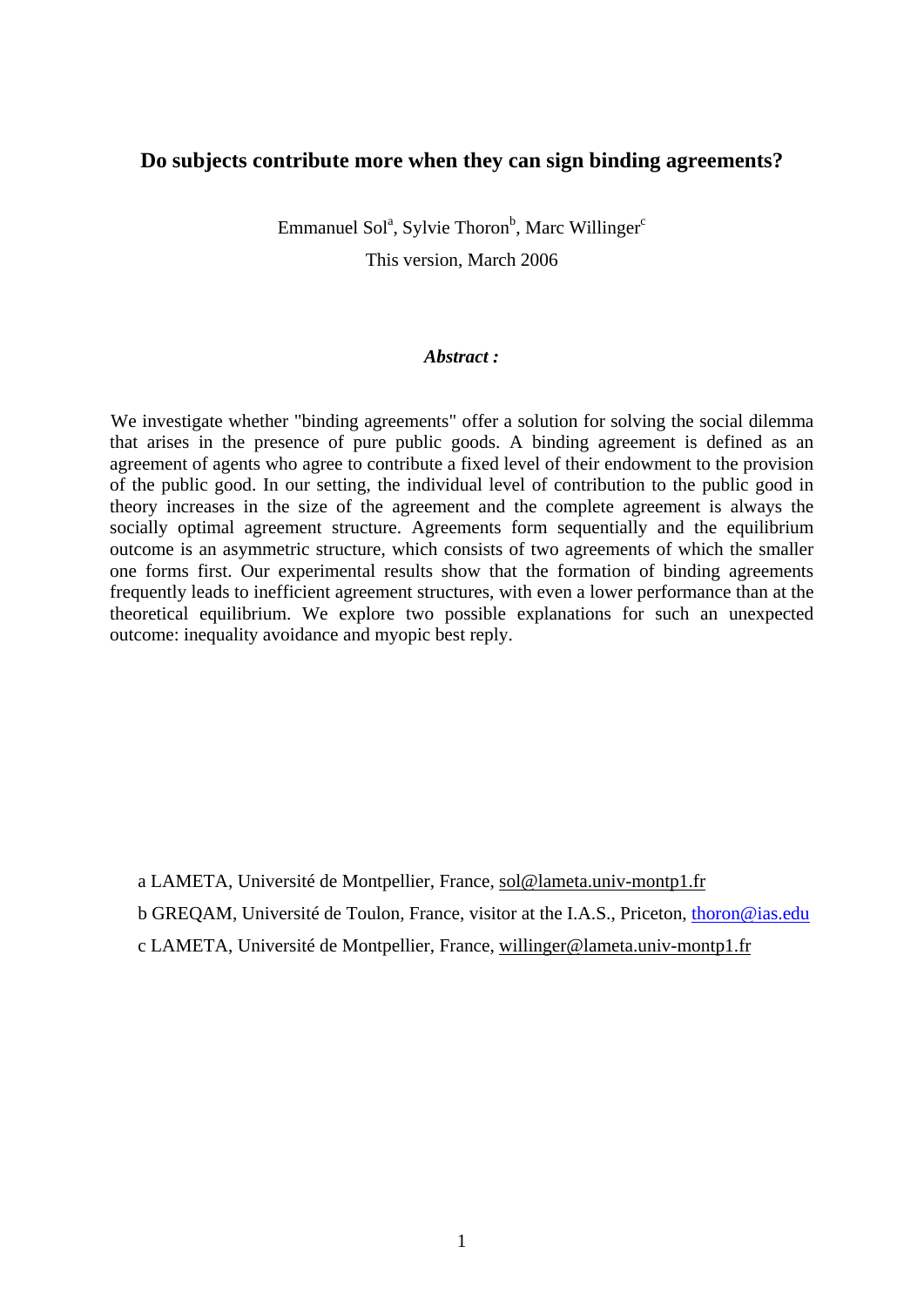## 1. **Introduction**

It is a standard result of economic theory that public goods will generally be underprovided even though the socially optimum level of public good would be Pareto superior. In the absence of well-designed incentives, agents try to free ride on the contribution of the others. If this behaviour is widespread in a community of agents, voluntary contributions will generally be insufficient to produce the optimal amount of public goods. However it has been shown in experiments that the outcome might be less dramatic than predicted by the theory.

Experiments on voluntary contributions to a public good have produced robust stylised facts about the average level of contribution and its evolution with repetition. On average subjects contribute a larger share of their endowment to the public good than predicted under the assumptions of rational and selfish behaviour. Yet, most of the available experimental evidence has been obtained for quite particular environments, for which the amount of public good is the output of a linear production technology, i.e. exhibiting constant marginal returns. In particular, public goods games with a unique dominant strategy equilibrium, assume that the amount of public good is a linear function of the total contribution of the group. The standard observation for this type of environment is that the average contribution is about half the endowment in the first period, and declines with the repetition of the game towards the equilibrium level of contribution, though without reaching this level (see Ledyard (1995) for a survey on this literature).

While cooperation appears to be quite strong in the beginning of the game, many subjects seem to be less cooperative over time and even end up free riding completely on the contributions of the others. Individual contribution behaviour appears therefore to be largely determined by the observation of past contributions by other group members as well as their own past contributions. Indeed, a large fraction of subjects appear to contribute conditionally (Keser & van Winden, 2000). Only a few subjects who act unconditionally do not change their behaviour over time, and remain either always cooperative or always free riding. In recent years research has focused on ways to improve or sustain cooperation in public goods games. Fehr & Gächter (2000) made an important step by showing that, if free riding behaviour can be punished, there is a marked increase in the average level of contribution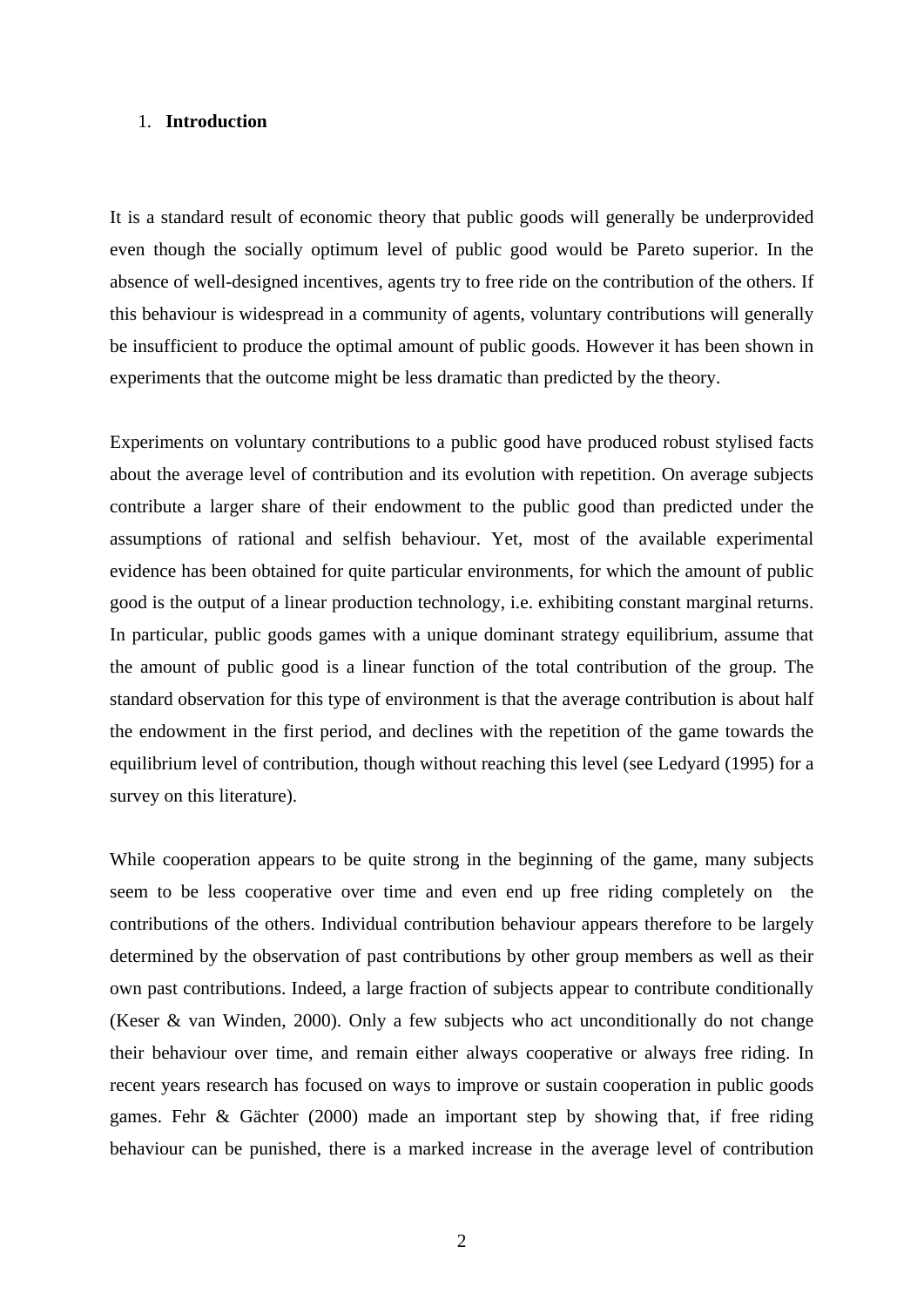increases strongly. Therefore the threat of individual sanctions, might create sufficient discipline to remove the temptation for agents to free ride.

While this opens an important research avenue, in practice individual contributions are often unobservable. For example, many donators to charities prefer to remain anonymous, a fact that is well accepted. More important is the fact that complete observability of individual contributions might be too costly to be implemented. For example tax evasion cannot be eliminated completely since costly inspections are limited by the authorities' budget constraint. Even in situations where individual contributions are observable at a reasonable cost, punishment is not necessarily feasible. For these reasons it is worth exploring other tools that can improve the level of cooperation and contribution to the public good within a community of agents.

In this paper we investigate a new mechanism that can lead to higher contribution levels in an experimental game of contribution to a pure public good : binding agreements. In contrast to voluntary contributions, under a binding agreement players have to make a commitment to a fixed level of contribution. The commitment can be made by several players who decide to sign an agreement. The international environmental treaties in constitute obvious examples. However, we know that in the case of the negotiation on global warming, there is still a debate opposing the arguments in favour of voluntary contributions from the different countries developed by the United States and the developing countries like China and those in favour of a binding agreement which specifies targets and time table, developed by the European Union.

In this paper we rely on the model of Ray & Vohra (2001), which implies, when the game is symmetric, that all agents who accept to sign an agreement have to contribute the same amount to the public good. Furthermore, this amount increases with the number of agents who sign an agreement. Individual contributions are therefore more costly in large agreements and the total amount of public good provided depends on the structure of agreements. For this reason the social dilemma is not completely eliminated since there is an incentive for small agreements to free ride on larger ones. The underlying game which determines the structure of agreements is an agreement formation game which is played sequentially. At each period of time, one player can propose an agreement involving each of whom would be required to sign. If the proposed agreement is accepted by all (randomly chosen) potential members the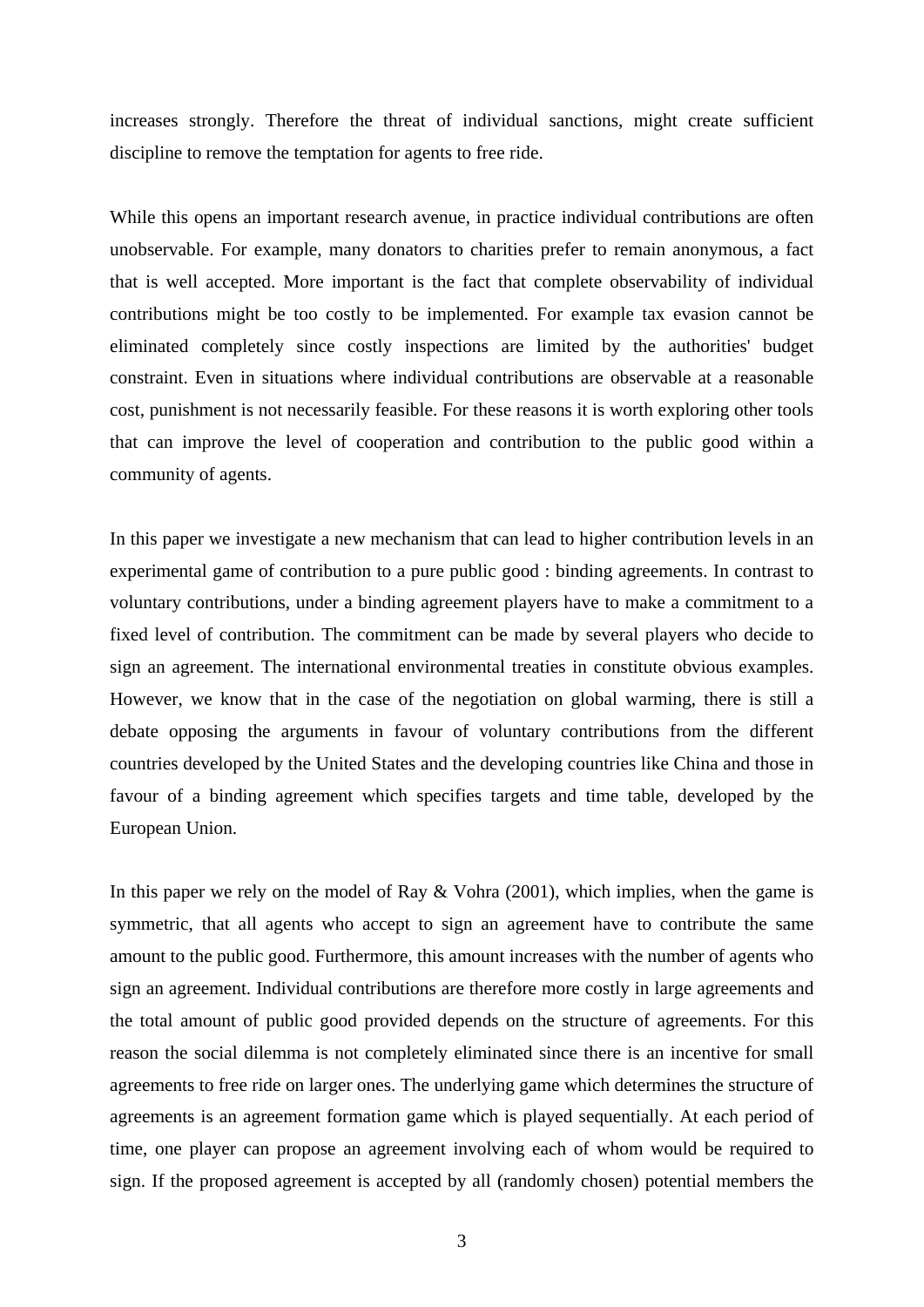agreement is definitely created. If one of the potential members rejects the offer, he will have to make a new proposal. The process continues until each agent belongs to an agreement. Since the individual level of contribution is increasing with the size of the agreement, there is an incentive for players to stay alone, and to free ride on existing agreements. On the other hand, since the amount of public good depends on the size distribution of the agreements, there is an incentive to build up larger groups. There are two extreme structures which could emerge: the complete agreement and the set of singletons. In this setting the complete agreement corresponds to a social optimum in the sense that it leads always to the most efficient outcome. In contrast, the set of singletons leads to the worst social outcome. However, Ray and Vohra show that, at the equilibrium of their game, several agreements can co-exist. Given the parameters we have chosen, the equilibrium structure of agreements is an asymmetric structure with two agreements, in which the smaller group free rides on the larger one. Since the equilibrium structure of agreements differs from the set of singletons, the fact that binding agreements can be made increases the level of cooperation in the population.

We present the result of an experiment whose treatments are very close to Ray and Vohra's (2001) game of endogenous agreement formation for the provision of a pure public good. It appears that the equilibrium outcome is hardly realized in the experiment. In contrast, most observed agreement structures correspond either to the complete agreement or to a structure that incorporates many singletons. We give two different interpretations of these results: inequality avoidance and myopic best reply.

In section 2 of the paper we present the theoretical background: the extensive game of coalition formation and the payoff function which exhibits positive externalities. We show different ways to solve the game, depending on the rationality of players. We consider two cases: when the players are farsighted and when there are myopic. Section 3 introduces the experimental design of the Veto treatment. Section 4 presents the results. We first consider the coalition structures chosen by the subjects. Then we analyse their proposals, included those which have been rejected. In Section 5 we discuss an additional treatment, called the Dictatorial treatment and compare the results with those obtained in the previous treatment. Section 6 concludes.

#### **2. Theoretical background**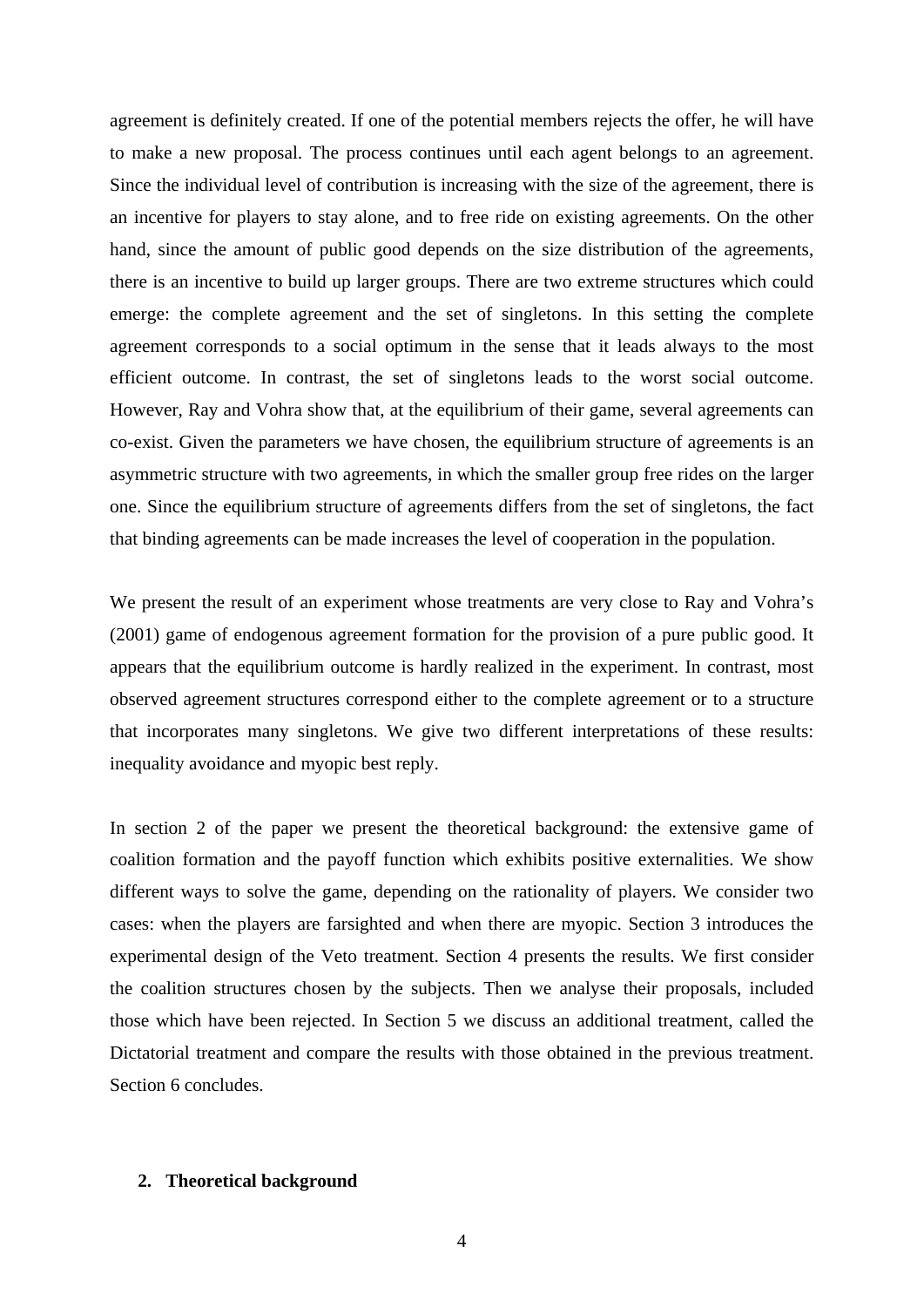# *2-1 The sequential game of agreement formation*

We consider a two-stage model of sequential formation of binding agreements. In a first stage, *n* identical players have the possibility to sign binding agreements. The outcome is a partition of the set of players. In the second stage of the game, the players voluntary contribute to a public good. The players who have signed the same agreement choose the contributions which maximize the sum of the utilities of the agreement's signatories, given the decision taken by the members of the other agreements.

The first stage of the agreement formation game is drawn from Bloch (1995), (1996) and Ray and Vohra (1999), (2001). They propose a sequential game of agreement formation based on a bargaining game à la Rubinstein (1986) and Stähl (1972). Let *N* denote a set of players. A protocol designs the order in which the players in *N* enter into the game to make a proposal or to give an answer to somebody else's proposal. A proposal by player *i*∈*N* is an agreement *S*⊂*N* to which she belongs and which is characterized by the members' names and a sharing of the agreement's payoff. The agreement can only be formed if the different members have sequentially accepted the proposal. If one member refuses, she has to make another proposal. If they have all accepted, the agreement is formed and the game continues with the players who are not yet in a agreement. Once a agreement is formed it cannot be dismantled; in other words, there is no renegotiation. The outcome is a agreement structure  $\pi = (S_1, ..., S_m)$ , or, in other words, a partition of the set of players, which means that each player belongs to one and only one agreement. Formally,  $\forall k, l = 1,...,m, k \neq l, S_k \cap S_l = \emptyset$ .

This game is an extensive form game whose sub-games start each time a player has to make a proposal. Therefore, for each partition of each sub-set of players  $T \subset N$ , denoted by  $B(T)$ , and for each player who has to make a proposal  $i \in N/T$ , we can define a sub-game denoted by  $G_{B(T)}^i$ . Players in *N\T*, which are not assigned to coalitions yet, are the "active" players in this sub-game: among them, the player *i* who is going to make a proposal and his potential partners.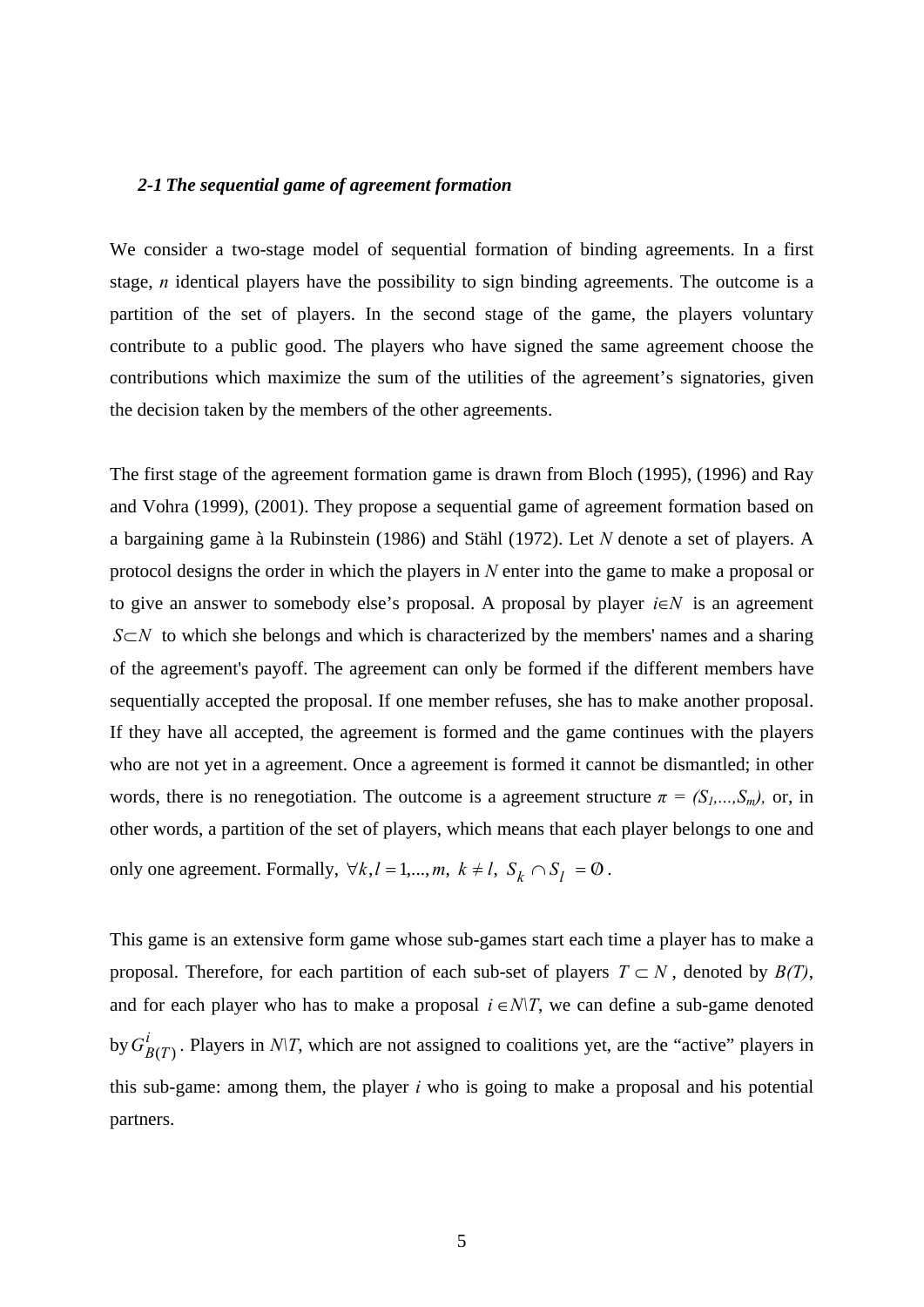When the game is symmetric and the players all identical, the payoff for a given agreement  $S_k$  $\subset N$ , in a given agreement structure  $\pi = (S_1, ..., S_m)$ , only depends on the number of members of each agreement, element of the structure. Bloch (1996) proved that, in that case, the sequential game of agreement formation is equivalent to a simpler game in which each player designated by the protocol chooses an agreement size which is immediately formed. Indeed, the interests of the player who makes a proposal coincide with those of the partners she chooses and who are in the same position. The outcome of the game is then an ordered sequence of agreement sizes which sum to *n*, the total number of players. Ray and Vohra (1999) proved that the endogenous sharing rule in each agreement is then the equalitarian sharing of the agreement's payoff.

#### *2.2 Positive externalities*

Payoffs are generated in the second stage of the game. Ray and Vohra (2001) refer to a model of pollution control. Think for example that different parties have signed a binding agreement to improve the quality of air. In order to decrease pollution, they have to decrease their production or to adopt new technologies and this is costly. Let z denote the public benefit of control activity pursued by any particular party. Let  $c(z)$  be the private cost generated by this control activity. We assume that this cost function is quadratic:  $c(z)=(1/2)z^2$ . The payoff to a party *i* is then:

$$
u_i(z_1,...,z_n) = \sum_{j=1}^n z_j - c(z_i)
$$

For a given partition of the set of parties into *m* binding agreements  $\pi = (S_1, ..., S_m)$ , the signatories of each agreement  $S_i$  of size  $s_i$  decide the amount of pollution control each member has to produce z*i,* given the effort of the other agreements' signatories:

$$
Max_{z_i} s_i \left( s_i z_i - c(z_i) + \sum_{\substack{j=1 \ j \neq i}}^m s_j z_j \right)
$$

This is a non-cooperative game in which the players are the *m* binding agreements. At the Nash equilibrium of this game, each party of an agreement of size s*i* produces an amount s*i* of pollution control and enjoys a payoff: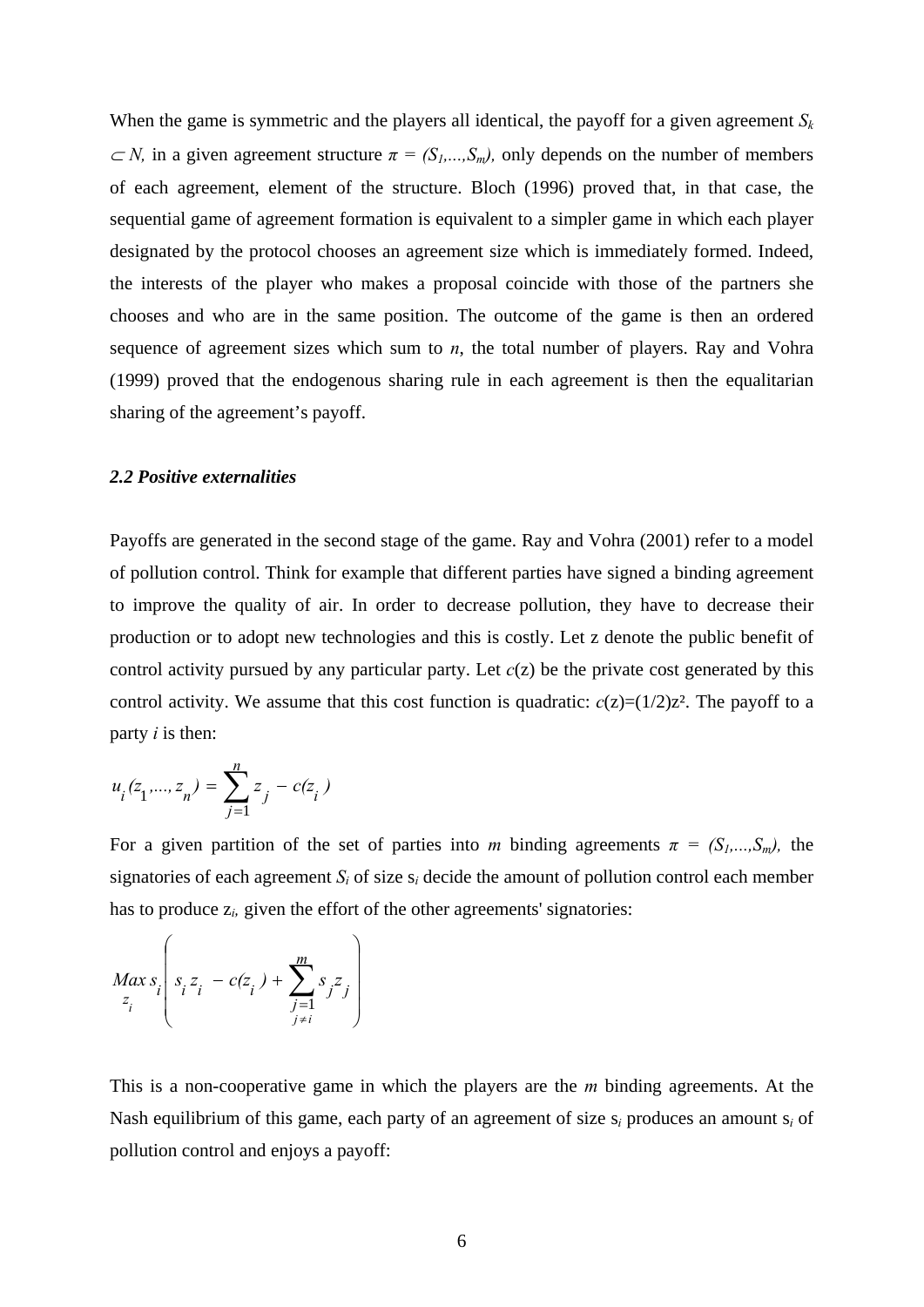$$
u_i(s_1, ..., s_m) = \sum_{j=1}^m s_j^2 - \frac{1}{2} s_i^2
$$

This payoff function generates positive externalities. This means two things. First, for a given structure of agreements, the members of small agreements get more than the members of large agreements. Secondly, for a given agreement, its signatories are better off if other agreements "merge". As a consequence, for a given player, the best situation is the agreement structure in which she does not sign any agreement while all the other players sign a unique agreement of size  $n - 1$ . When the complete agreement is formed, the different players share equally the collective optimum which is  $n^3/2$ . However, in this situation, each player would prefer not to sign the agreement in order to free ride on the other signatories. Two opposite forces are at stake. Players have an incentive to sign agreements with many signatories in order to efficiently control pollution. In the same time, each player has an incentive to free ride and would prefer the other players to sign the agreement without her participation.

#### *2.3 Farsighted players*

If the players are farsighted, as it is assumed in Ray and Vohra (2001), a unique Nash equilibrium of the sequential model of agreement formation is determined by backward induction. Let us again consider the symmetrical case. Ray and Vohra show that the largest agreement signed by all the players does not necessarily form. Furthermore, if several agreements emerge, they appear in size-increasing order. Consider for example, an original set of seven players. At the unique equilibrium, an agreement of two players is signed first, followed by the signature of an agreement of five players. The smaller group "free rides" therefore on the contributions of the larger group.

Let us see how this happens. Players are farsighted and the game is solved by backward induction. The simplicity of the following argument is a consequence of the linearity of the payoff function. Each decision about the size of the agreement to sign does not depend on the agreements already signed, but depends only on the number of players who did not take a decision yet.

Consider a sub-game  $G_{B(T)}^i$  such that a structure of agreements *B* has already formed. Then, we denote by g(B) the public good contributed by the agreements in *B*. If there is only one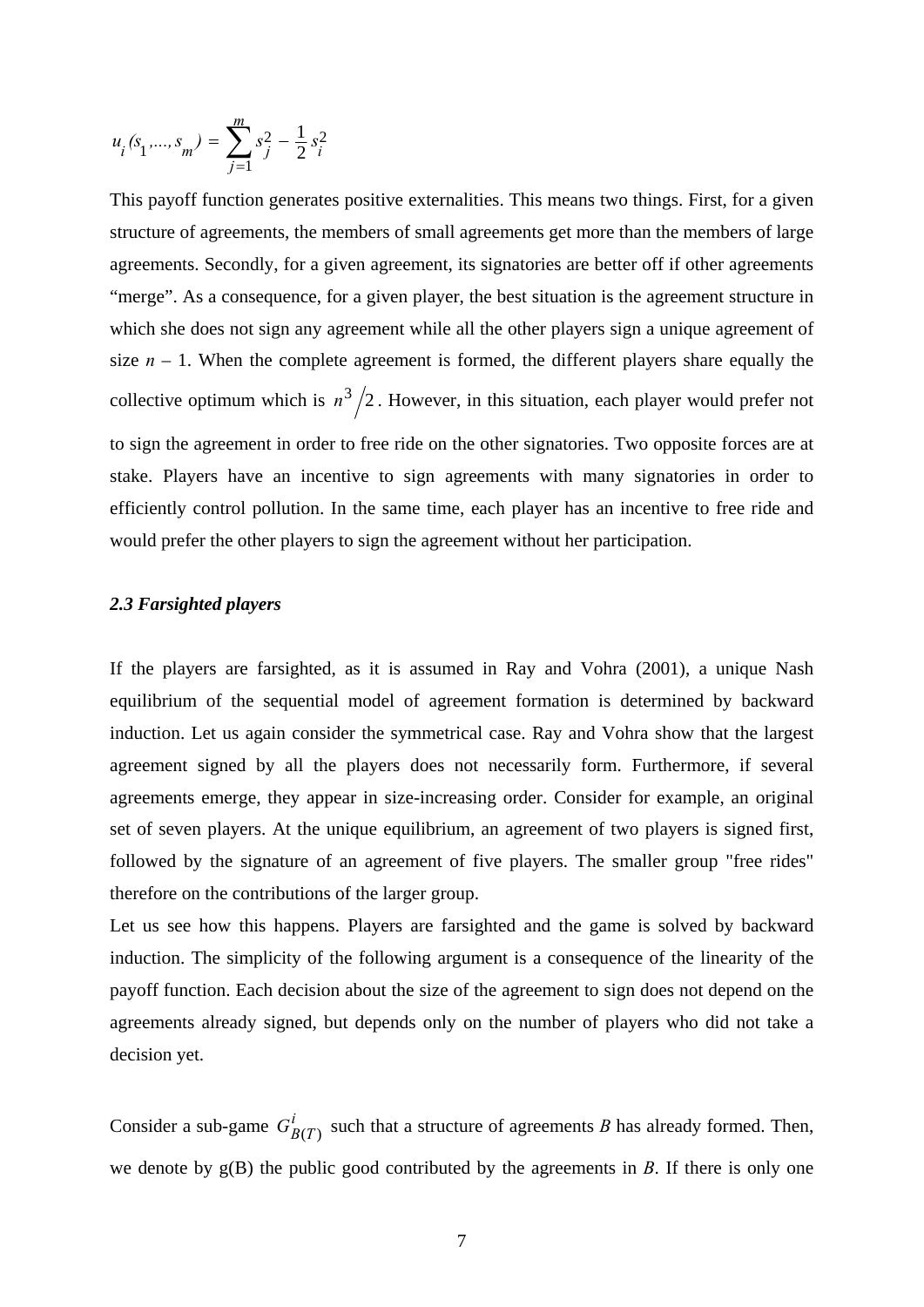player remaining,  $N/T = \{i\}$ , of course she forms a singleton and gets:  $u_i(B,1) = g(B) + 1/2$ . If there are two players left,  $N/T = \{i, j\}$ , the first player required to take a decision compares two possibilities:

- 1) Staying alone, in which case her payoff will be  $u_i (B, 1, 1) = g(B) + 3/2$ .
- 2) Signing an agreement with another player to get  $u_i (B, 2) = g(B) + 2$

and she signs an agreement with another player.

If there are three players remaining, the first player who needs to take a decision compares three possibilities:

- 1) Staying alone and anticipating that the two other players will sign an agreement, in which case her payoff will be  $u_i$  (*B*, 1,2) = f(*B*) + 4,5.
- 2) Signing an agreement with another player,  $u_i (B, 2, 1) = f(B) + 3$
- 3) Signing an agreement with the two other players,  $u_i (B, 3) = f(B) + 4.5$

and she proposes an agreement to the two other players (assuming that the larger agreement will be chosen whenever there is payoff equality between several agreement structures). The same reasoning applies until the first player who is perfectly farsighted and anticipates the decisions of the following players as previously described. If  $n = 7$ , the equilibrium outcome is an agreement structure  $B^* = (2, 5)$ .

## *2.4 Myopic players*

In this subsection, we examine other assumptions about the players' behaviour. How would myopic players behave in this game? In general, myopic behaviour is understood as to be the behaviour of a player who takes his decision by reacting to the existing situation without anticipating the other players' reactions to his own choice. Given that she anticipates no response, she plays her best response. In our framework, however, myopic behaviour has to be defined more carefully for two reasons. The first is that the behaviour will depend on the player's position at the outset. Does she have to make a proposal or to respond to a proposal? But the behaviour depends also on the myopic players' conjectures when they consider the consequences of their choices. Indeed, in our framework, we cannot say that myopic players have no conjectures at all. They do have conjectures but they are myopic, and we have to define them. In order to define myopic behaviour then, we have to take two variables into account: the position of the player in the game and her conjecture.

The myopic behaviour is characterized by the following assumptions A1: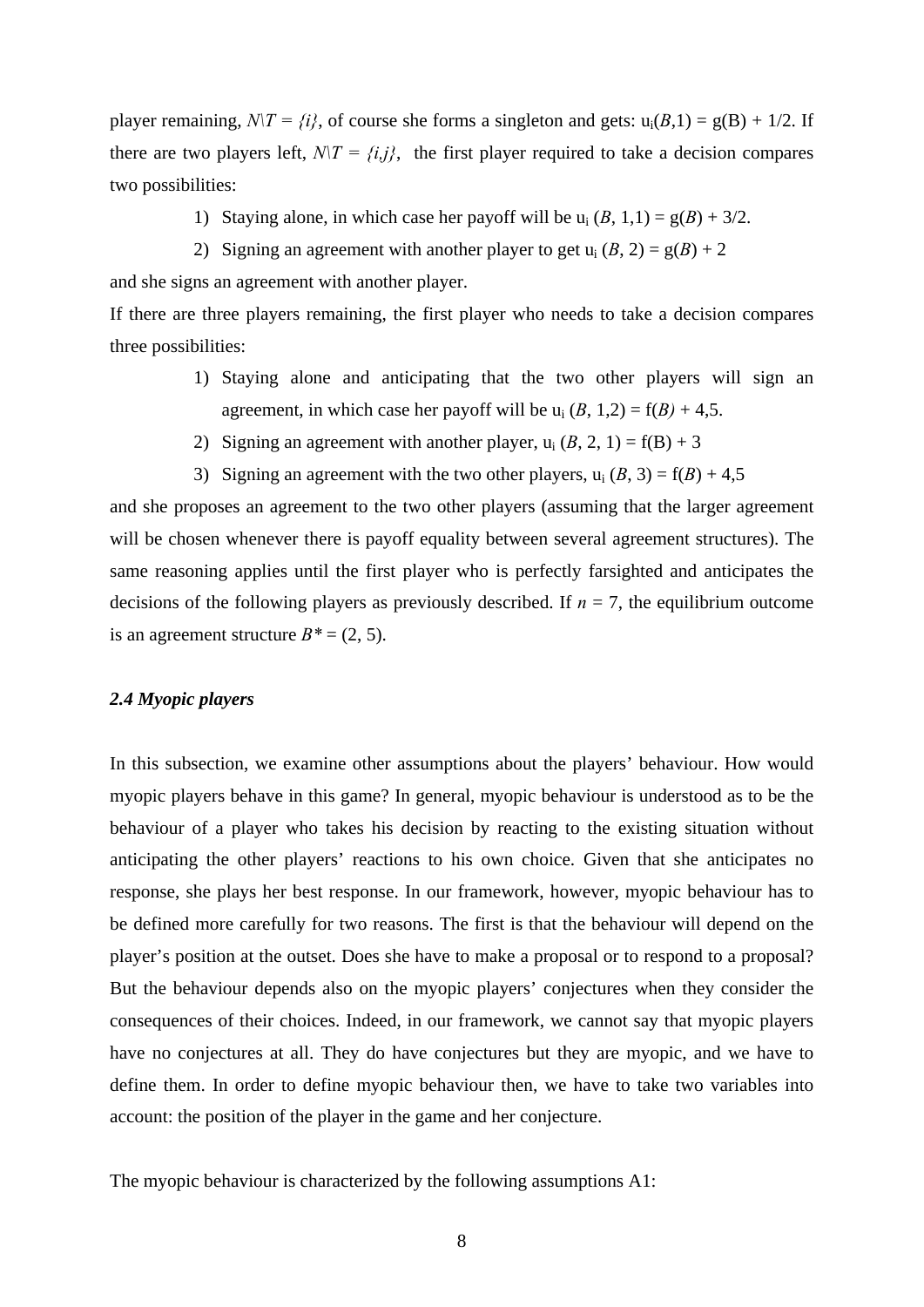- A player who makes a proposal does not anticipate the possibility of other subsequent counter-proposals by other players.
- A player who has to respond to a proposal also does not anticipate any other counterproposal, except her own counter-proposal if she decides to reject.

What would constitute an equilibrium under the foregoing assumptions? The first player to make a proposal chooses the size of coalition which maximizes her payoff as a member. Therefore, in each sub-game  $G_{B(N/T)}^i$ , her objective is to solve:

$$
Max_{si}u_i = g(B) + s_i^2 + t - s_i - \frac{1}{2}s_i^2
$$

The solution to this is always to propose the coalition of the *t* remaining players in the subgame. If a myopic player has to respond to a proposal, for the same reason she will accept a coalition of all the remaining players and will reject every other proposal in order to propose that coalition herself. Obviously, if all the players are myopic, the grand coalition is proposed and formed immediately.

Now, consider than one player is farsighted and know that the other players are myopic. She will always refuse every proposal and will always propose the singleton. Indeed, in each subgame  $G_{B(N/T)}^i$ , she maximizes:

$$
Max_{s_{\mathbf{i}}} u_{i} = g(B) + s_{i}^{2} + (t - s_{i})^{2} - \frac{1}{2} s_{i}^{2}
$$

As a result, at the equilibrium, whatever the first proposal is, the farsighted player first forms a singleton and then, the myopic players form the unique coalition. What happens when there is more than one farsighted player? We will assume that each farsighted player believes that all the others are myopic. This is Assumption A2. Then, if *k* players are farsighted and  $n - k$ myopic, the following result holds:

*Proposition 1: If k players are farsighted in the sense defined in A2 and n – k are myopic in the sense defined in A1, at the equilibrium the coalition structure is formed by k singletons which form first followed by a unique coalition of size*  $n - k$ *.* 

This was the simplest case to consider. But we could also have allowed the players' conjectures to evolve. For example, myopic players could become farsighted or farsighted players could learn that there are not isolated. The characterization of the equilibrium is less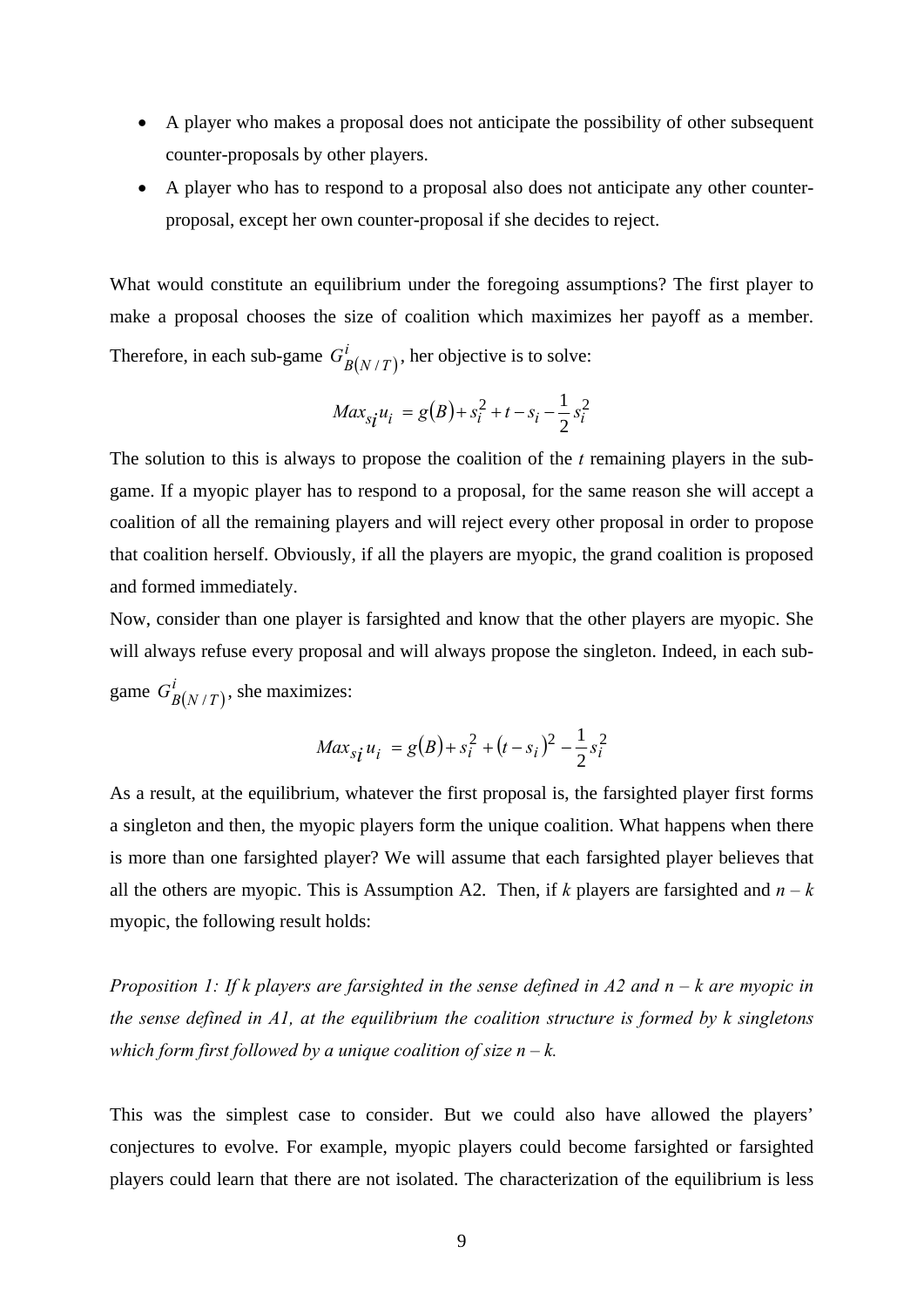obvious in this case but this is not the purpose of this paper. Therefore, without going through a precise determination of the equilibrium, we can deduce that, if the players' behaviours correspond to one or the other of the two types described previously the only proposals would be, in each sub-game, the singleton or the coalition of all the remaining players.

*Proposition 2: If the players are either myopic in the sense defined in A1 or farsighted as defined in A2, in each sub-game each proposal is either the singleton or the coalition of all the players of the associated sub-set.* 

# **3. Experimental design**

The following Table of payoffs is presented to the subjects. It summarizes subjects' payoffs according to their group size and agreement structure. The total payoff of the agreement structure is indicated in the last column.

| #              | Structure       | S <sub>1</sub> | $S_2$ | $S_3$ | $S_4$ | S <sub>5</sub> | $S_6$ | $S_7$ | Total  |
|----------------|-----------------|----------------|-------|-------|-------|----------------|-------|-------|--------|
|                |                 |                |       |       |       |                |       |       | payoff |
| $\mathbf{1}$   | (7)             | 24,50          |       |       |       |                |       |       | 172,00 |
|                | (1,6)           | 36,50          | 19,00 |       |       |                |       |       | 151,00 |
| $\overline{2}$ | (2,5)           | 27,00          | 16,50 |       |       |                |       |       | 137,00 |
|                | (4,3)           | 20,50          | 17,00 |       |       |                |       |       | 130,00 |
| 3              | (1,1,5)         | 26,50          | 26,50 | 14,50 |       |                |       |       | 126,00 |
|                | (1,2,4)         | 20,50          | 19,00 | 13,00 |       |                |       |       | 110,50 |
|                | (1,3,3)         | 18,50          | 14,50 | 14,50 |       |                |       |       | 106,00 |
|                | (2,2,3)         | 15,00          | 15,00 | 12,50 |       |                |       |       | 97,50  |
|                | (1,1,1,4)       | 18,50          | 18,50 | 18,50 | 11,00 |                |       |       | 99,50  |
| $\overline{4}$ | (1,1,2,3)       | 14,50          | 14,50 | 13,00 | 10,50 |                |       |       | 86,50  |
|                | (1,2,2,2)       | 12,50          | 11,00 | 11,00 | 11,00 |                |       |       | 78,50  |
|                | (1,1,1,1,3)     | 12,50          | 12,50 | 12,50 | 12,50 | 8,50           |       |       | 75,50  |
| 5              | (1,1,1,2,2)     | 10,50          | 10,50 | 10,50 | 9,00  | 9,00           |       |       | 67,50  |
|                |                 |                |       |       |       |                |       |       |        |
|                | (1,1,1,1,1,2)   | 8,50           | 8,50  | 8,50  | 8,50  | 8,50           | 7,00  |       | 56,50  |
| $\tau$         | (1,1,1,1,1,1,1) | 6,50           | 6,50  | 6,50  | 6,50  | 6,50           | 6,50  | 6,50  | 45,50  |

Table 1 : Payoff per subject according to the size of the agreement and the agreement structure.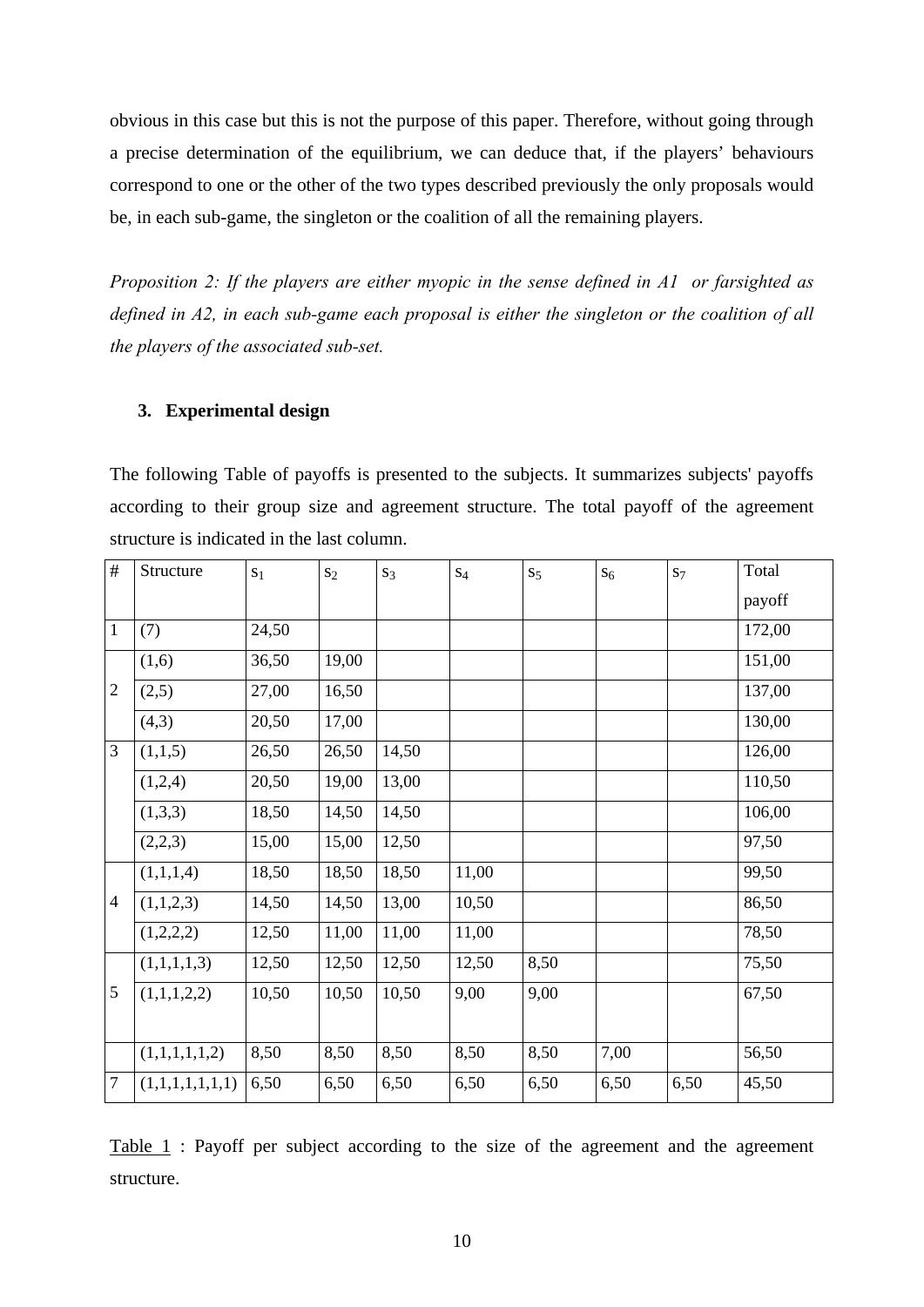In each period, one of the subjects who did not yet accepted any agreement is randomly selected to make a new proposal. A proposal consists simply in stating an agreement size. The members assigned to the agreement are chosen randomly among the players who did not belong to an agreement yet. Once the assigned members are informed, they must state privately if they agree or not to sign the agreement. If all of them accept the proposal, the agreement is signed. On the other hand, if one of the assigned players rejects the offer, he will have to submit a new proposal. If more than one player rejects the offer, one of them will be selected randomly to make a new proposal.

Note that this procedure differs slightly from the theoretical procedure, where the proposed members are asked sequentially whether or not they accept to become a member of the proposed agreement. Under this sequential protocol the first player who rejects the offer is the one that makes a new proposal. We chose to ask all proposed member to answer simultaneously because we wanted to gather all data on the subjects attitude towards the proposed agreements. In case of a rejection, subjects only knew that the proposed agreement was rejected without knowing by how many subjects<sup>[1](#page-10-0)</sup>. Although this protocol differs from the theory it does not affect the subjects' incentives in the game. For simplicity we shall call "player 1" the subject who makes the first proposal, "player 2" the subject who makes the second proposal, and so on.

Each session involved 14 subjects. Subjects were told at the beginning that they would be randomly assigned to a group of 7 subjects. Each period started by allocating randomly to each subject a "name" chosen from a list of seven names {A, B, C, D, E, F, G}. Then, one of the names was selected randomly to be "player 1", i.e. the subject who proposes the first group. The decision task was simply to choose an integer number between 1 and 7. If the chosen number was equal to one, a singleton was formed. If the chosen number was larger than one, the members of the group were randomly selected among the 6 remaining subjects to be potential members of the first group. Once subjects were selected for group 1, they were asked individually whether they accepted or not to become a member of the first group. In case all proposed players accepted, the first group was definitely constituted. In the opposite case, if one or more subjects rejected the offer, the group was not created. Then one of the subjects who decided to reject was selected (randomly) to make a new proposal. This process

1

<span id="page-10-0"></span><sup>&</sup>lt;sup>1</sup> Of course a subject who did reject but was not selected to make a new proposal could easily infer that there was at least one other subject who rejected.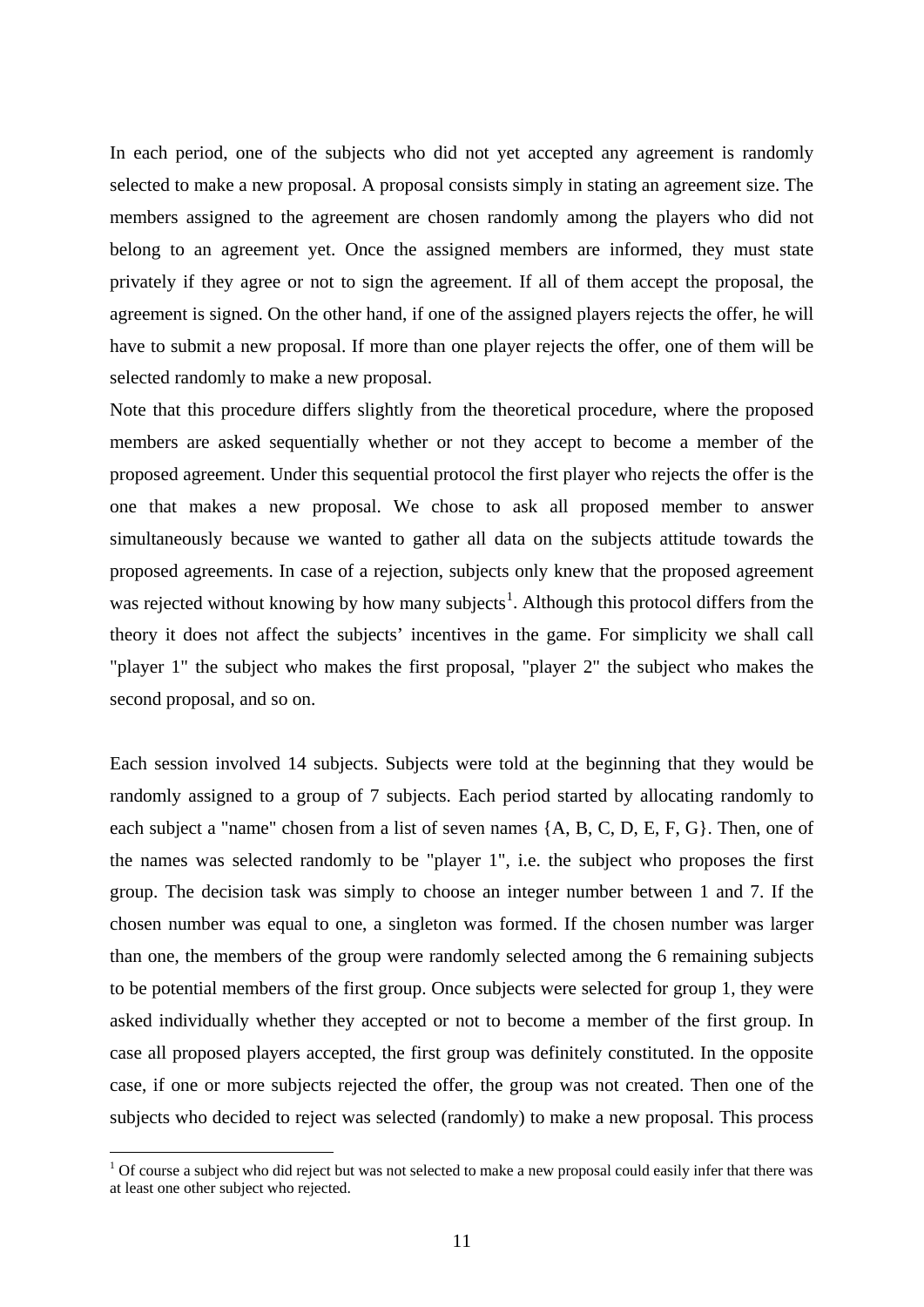was repeated until all the subjects were assigned to a group. A group was definitely created if none of the proposed members rejected the proposal. Once all subjects were assigned to a group, the period ended and the gains were announced to the subjects on their computer screen. The gains were displayed according to group size.

We considered two treatments: a partners' treatment where subjects were assigned to the same population of 7 subjects for all rounds of the experiment, and a strangers' treatment, in which the composition of the two subpopulations of 7 subjects changed after each round. Actually we could not realise a re-matching on a larger basis since the experimental room could only handle two groups of 7 subjects simultaneously. Therefore, if the difference between the two treatments is not significant, it might be due to the fact that population composition did not vary much according to the subjects.

# **4. Results**

#### *4.1 Realized agreements*

*Result 1* : The most frequently realized "agreement" is the singleton.

Figure 1 displays the frequency distribution of accepted agreements over all sessions, for the random matching condition and the fixed group condition. Under both conditions the singleton appeared at least 70% of the cases. Since there are many agreement structures containing at least one singleton (11 out of 15 possibilities) of course singletons are more likely to emerge if subjects had decided on a random basis. We need therefore to take a closer look into the frequencies of realized agreement structures. Furthermore, since smaller groups contribute less, and if subjects have a tendency to free ride, they will be tempted to propose small groups.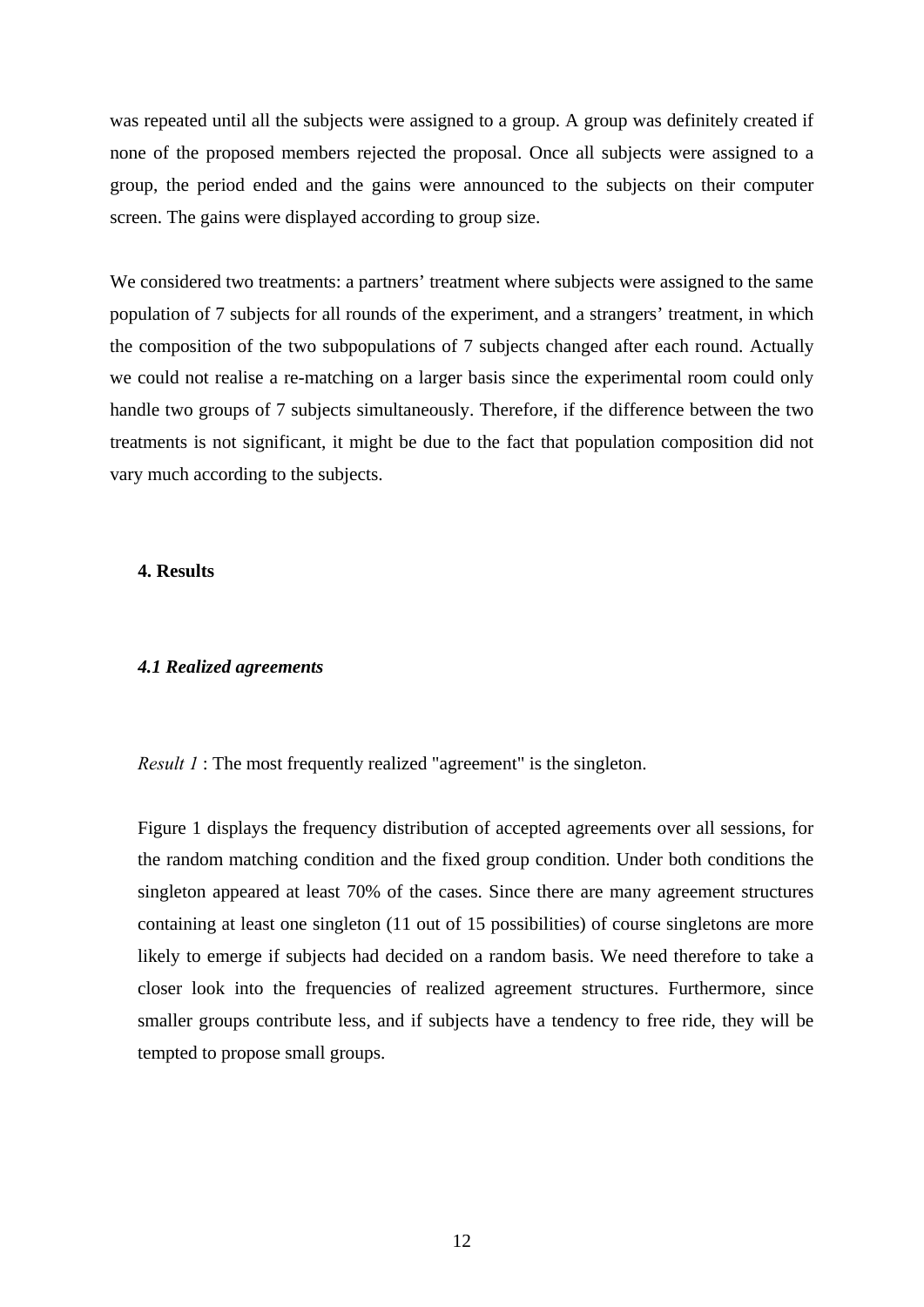

Figure 1 : Frequency distribution of accepted agreements (averaged per period)

*Result 2 :* There is a large heterogeneity of realized agreement structures. The equilibrium structure (2,5) is never observed. The modal structure is the complete agreement (25% overall). More than 50% of the agreement structures contain three or more singletons.



Figure 2 : Frequency distribution of agreement structures

Figure 2 shows that many different structures emerged in the experimental sessions. Very few structures (5%) involved only two agreements in contrast to the theoretical prediction and the equilibrium structure (2,5) was never observed. The total payoff of the structure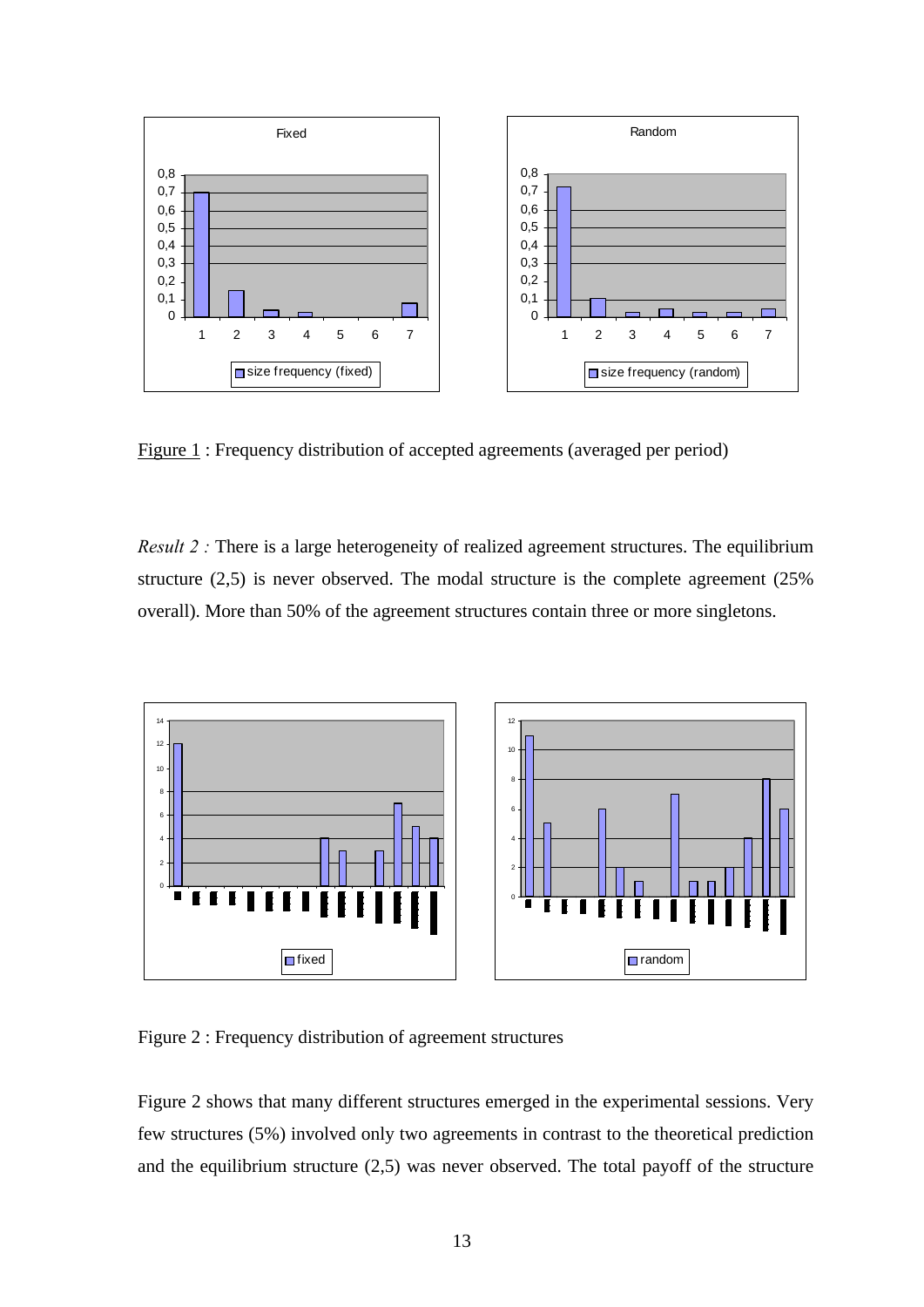has no significant effect on the frequency of appearance (OLS). Furthermore, low payoff structures are quite frequent.

*Result 3* : The average performance is equal to 104.6 which corresponds to 64.6% of the normalized predicted performance.

According to result 3, the possibility to sign agreements is not efficiently exploited. First the observed level of performance is far below the equilibrium performance (equal to 137), which itself is far below the optimal performance (172). Our results therefore suggest that binding agreements do not provide a powerful tool for solving the social dilemma. Indeed, binding agreements increase the gap between the optimum and the actual level of public good provision because of over-free riding.

*Result 4* : Agreement structures with low payoff disparity among members are more likely to emerge.

Table 2 indicates the Gini index associated with each agreement structure together with the observed frequency. The table clearly shows that the frequencies are not related to the total payoff of the agreement structure. Rather, extreme agreement structures, for which the Gini index is close to zero have a higher frequency. This is confirmed by the regression reported in table 3 which shows that the Gini coefficient has a negative impact on the frequency. Furthermore there is a second order effect of the squared Gini index<sup>2</sup> which suggests that the relation is non-linear. The second order effect implies that the frequency of agreement structures increases for high payoff disparities in the population of players. This can be seen from figure 3, where the two agreement structures with the highest Gini index have a relatively high frequency. For one of these structures  $(1,1,5)$  two singletons were able to free ride on a relatively large agreement, therefore obtaining a relatively high individual payoff.

| Agreement | Total  | Gini  | Frequency |
|-----------|--------|-------|-----------|
| structure | payoff | index |           |
| (7)       | 172,00 | 0,00  | 0,25      |
| (1,6)     | 151,00 | 0,10  | 0,05      |
| (2,5)     | 137,00 | 0,11  | 0,00      |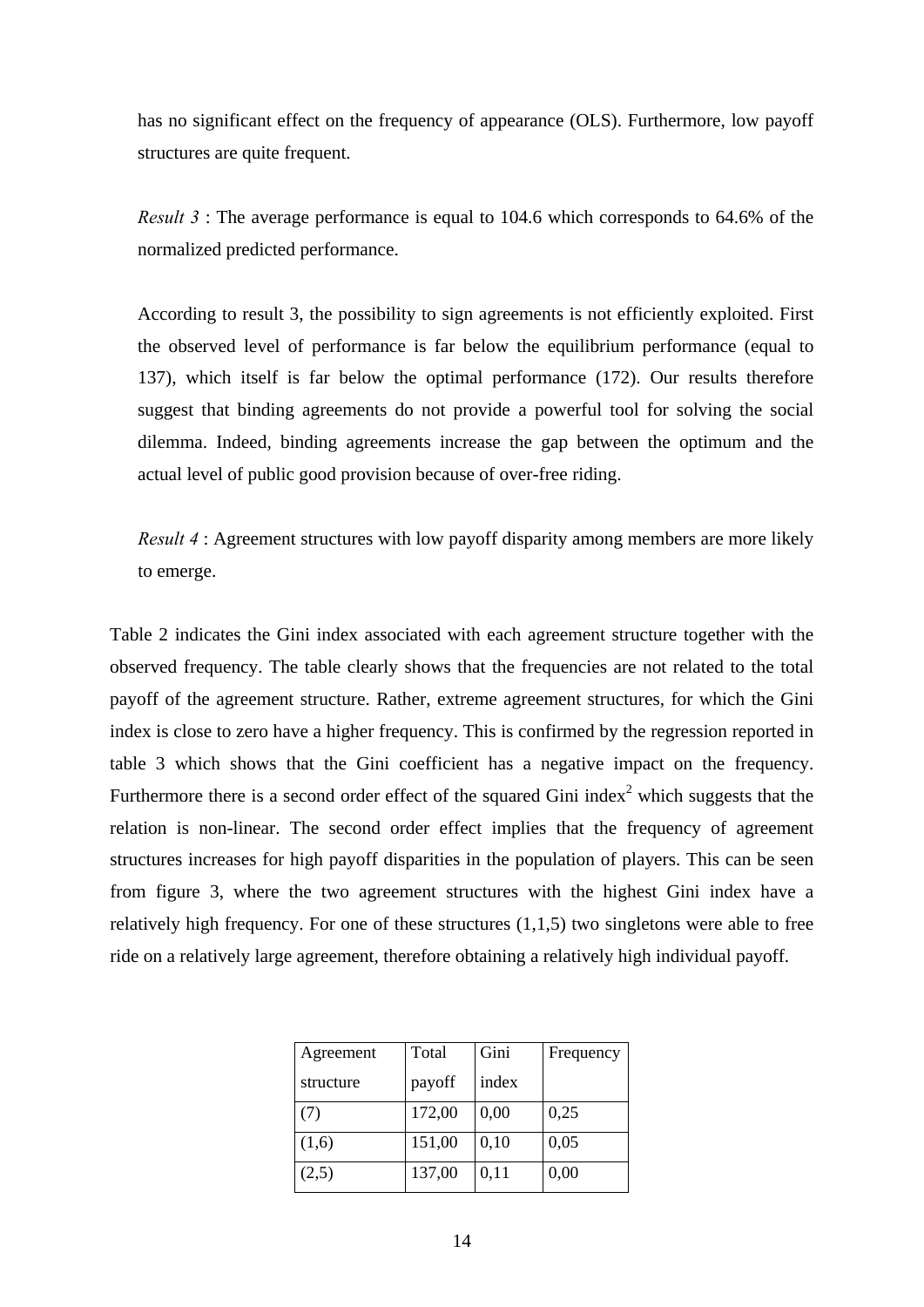| (4,3)           | 130,00 | 0,05 | 0,00 |
|-----------------|--------|------|------|
| (1,1,5)         | 126,00 | 0,14 | 0,07 |
| (1,2,4)         | 110,50 | 0,10 | 0,02 |
| (1,3,3)         | 106,00 | 0,03 | 0,01 |
| (2,2,3)         | 97,50  | 0,04 | 0,00 |
| (1,1,1,4)       | 99,50  | 0,13 | 0,12 |
| (1,1,2,3)       | 86,50  | 0,07 | 0,04 |
| (1,2,2,2)       | 78,50  | 0,02 | 0,01 |
| (1,1,1,1,3)     | 75,50  | 0,09 | 0,05 |
| (1,1,1,2,2)     | 67,50  | 0,04 | 0,12 |
| (1,1,1,1,1,2)   | 56,50  | 0,04 | 0,14 |
| (1,1,1,1,1,1,1) | 45,50  | 0,00 | 0,11 |

Table 2 : Gini index and frequency distribution of agreement structures

|                                 | Coefficient | Std Err |         | P > t |  |  |  |  |
|---------------------------------|-------------|---------|---------|-------|--|--|--|--|
| Gini index                      | $-3.32$     | 1.36    | $-2.43$ | 0.031 |  |  |  |  |
| Gini index <sup>2</sup>   21.32 |             | 9.80    | 2.17    | 0.050 |  |  |  |  |
| constant                        | .15         | .04     | 4.00    | 0.002 |  |  |  |  |
| $Prob > F = 0.0781$             |             |         |         |       |  |  |  |  |

 $R$ -squared  $= 0.3462$ Adj R-squared  $= 0.2372$ Root MSE  $= .0613$ 

Table 3 : Ordinary Least Square for the frequency of agreement structure according to payoff disparity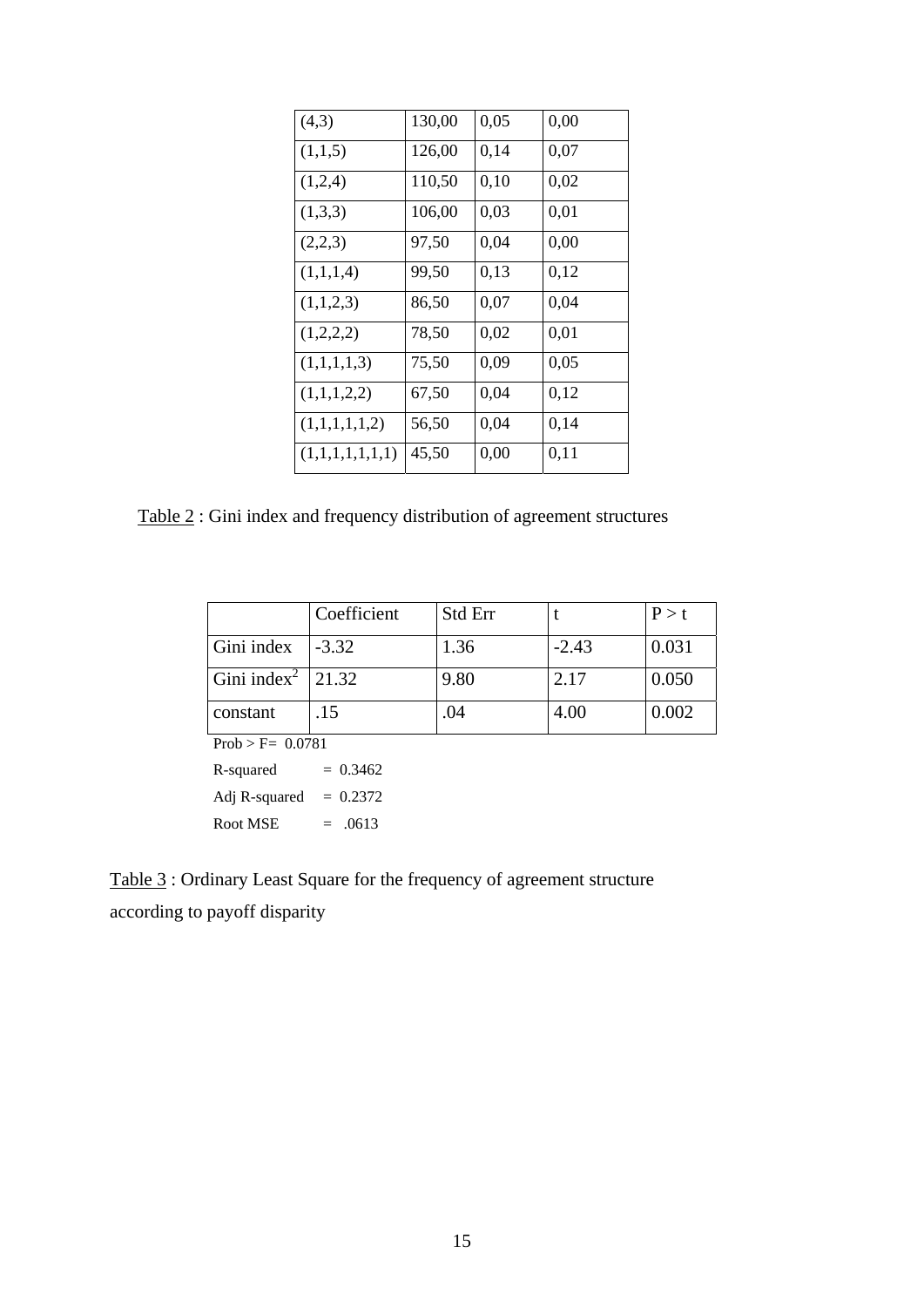

Figure 3 : Frequency of agreement structures ranked according to the Gini coefficient

# *Result 5*

Over the 3 last periods the frequency of the complete agreement increases, while the frequency of the agreement structures containing three or more singletons decreases.

In table 4, we aggregated all agreement structures that have at least three singletons. We compare the frequencies of these agreements with the frequency of complete agreements and the remaining agreement structures (others). The table compares all periods with respect to the three last periods. Clearly the frequency of the complete agreement increases while the frequency of agreement structures containing at least 3 singletons decreases.

|                       | All periods | 3 final periods |
|-----------------------|-------------|-----------------|
| complete agreement25% |             | 42%             |
| at least 3 single     | 54%         | 46%             |
| others                | 21%         | 13%             |

Table 4 : Aggregated frequencies for types of agreement structures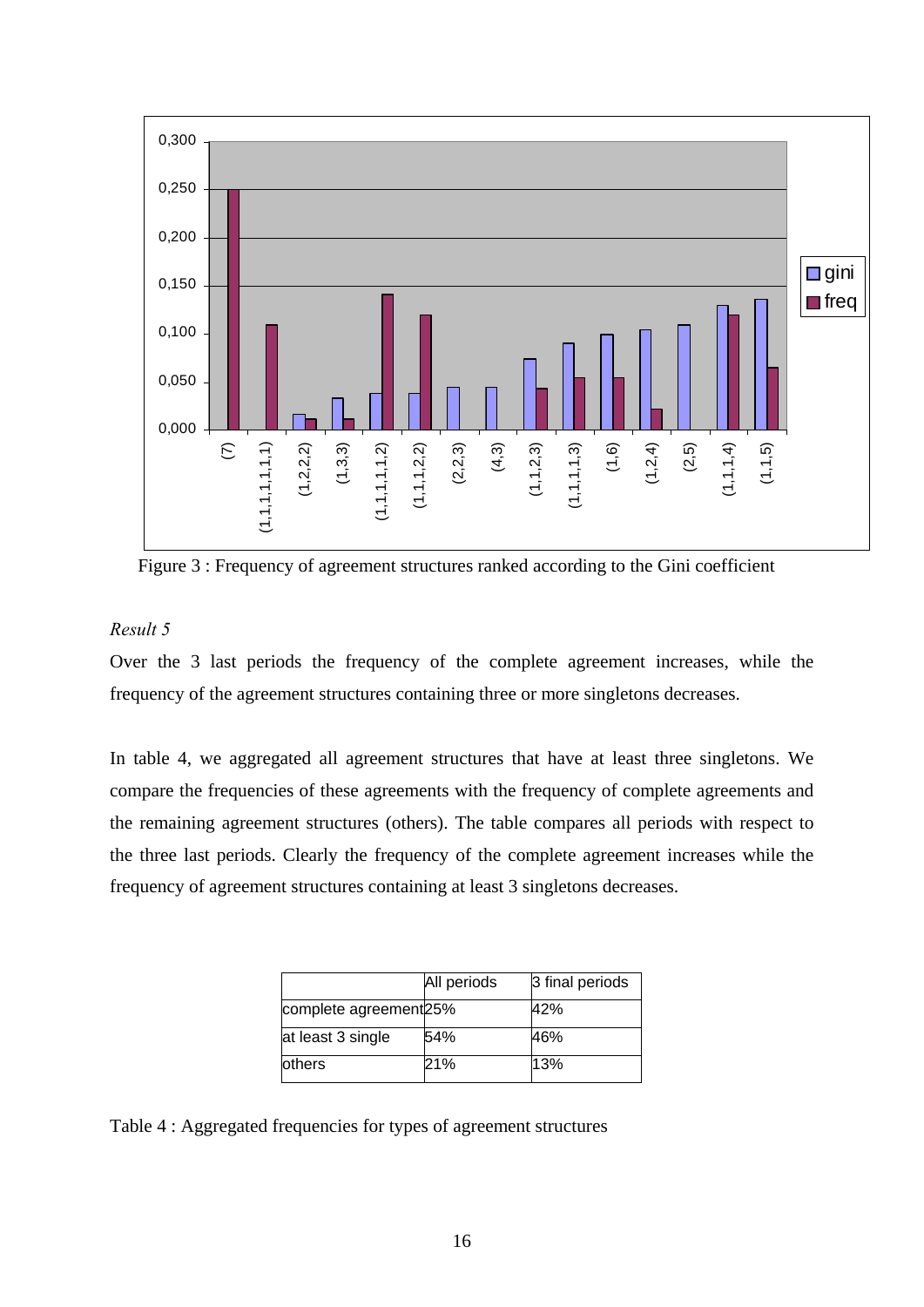#### *4.2 Proposed agreements*

We discuss first the initial agreements proposed in each round. Then, we investigate what happened in each sub-game. This will allow us to evaluate the free riding behaviour and to test the myopic player assumptions.

#### *4.2.1 Initial proposals*

*Result 6*: The complete agreement is the most frequently proposed agreement in the beginning of rounds (56% of the time) followed by the singleton (23% of the time).

Initial proposals in each round reveal the subjects' intentions to cooperate or to act strategically. Clearly the cooperative intention is the strongest. However since singletons are often formed, result 6 illustrates the conflict between the collective interest and the individual interest. In the beginning of the rounds the complete agreement was proposed more often in the partner treatment (66% of the time) than in the stranger treatment (50% of the time). On the other hand the singleton was formed only 10% of the time in the partner treatment compared to 33% of the time for the stranger treatment. Subjects therefore act in a more cooperative way in the partner treatment than in the stranger treatment. Furthermore, the tendency to propose the complete agreement in the beginning of the round, increases with the repetition.

However, a total of 76% of the (non-singleton) initial proposals were rejected. Since agreement sizes between 2 and 6 were very rarely proposed at the beginning of rounds, rejection rates across agreements sizes cannot be compared. Note also that larger agreements are more likely to be rejected, even if only a few subjects act myopically. However complete agreements as initial proposals are less frequently rejected under the partner treatment (64% rejected) than under the stranger treatment (81% rejected). If we consider all proposals of complete agreements during the game, only 31% were accepted.

Since the complete agreement was the most frequently proposed and rejected agreement, of course a rejection was followed most of the time by a proposal of a smaller agreement. This happened overall more than 80% of the time. Note that the rejection of the complete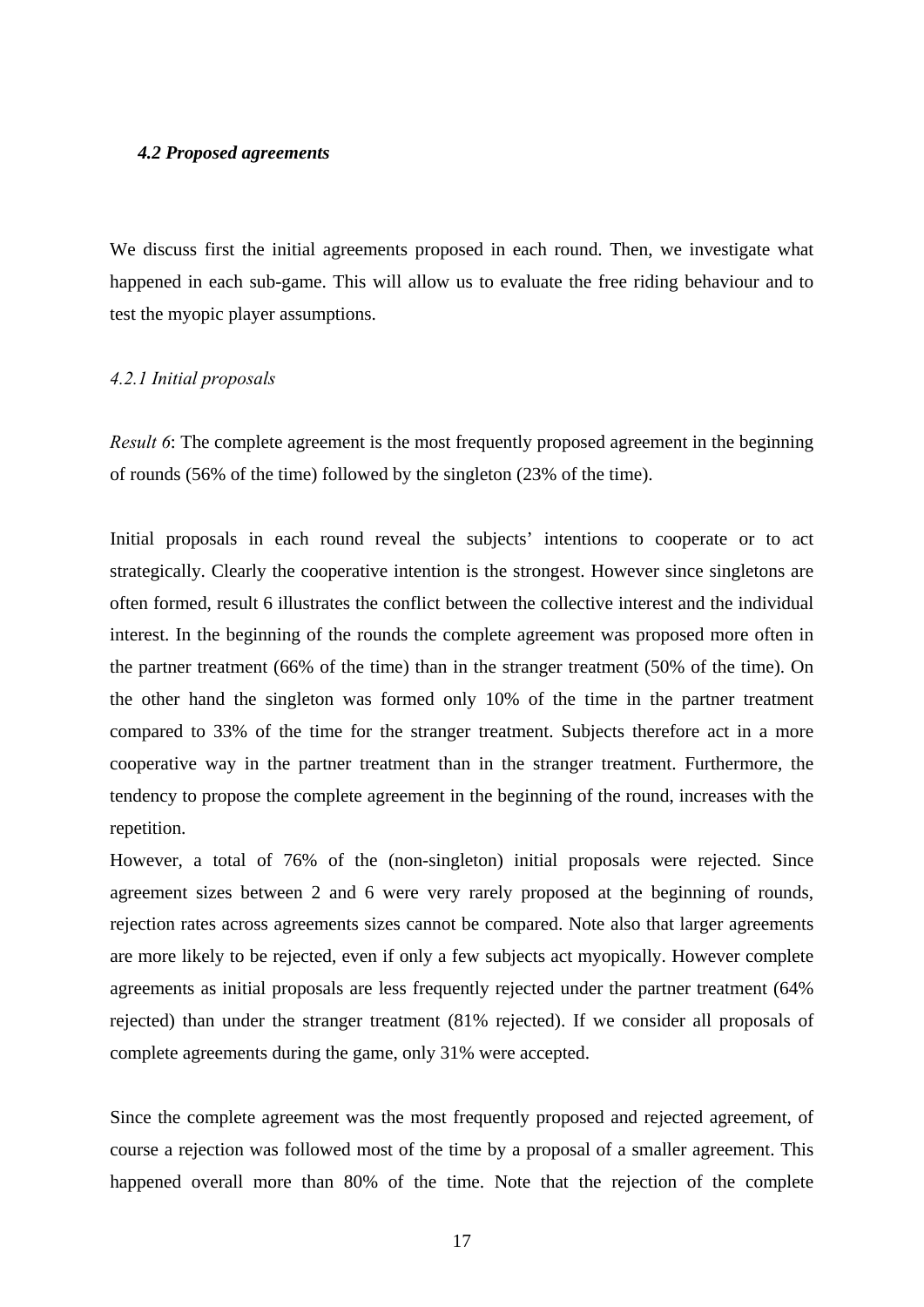agreement was frequently followed by the formation of a singleton: in 50% of the cases in the partner treatment and 73% of the cases in the stranger treatment.

# *4.2.2 Later proposals and myopic behaviour*

The following Table gives us the composition of proposals in the different sub-games. Each category of sub-games is characterized by the number of subjects who do not belong to a coalition yet (row numbers). Thus the row labelled 5 corresponds to situations in which the first two players have formed a coalition or where they have both chosen to remain singletons. The first remark which can be made is that, for each given size of the sub-game, the most frequently observed proposals are, either the set of all remaining subjects in the sub-game (more than 32% of the proposals in all sub-games), or the singleton (more than 34% of the proposals in all sub-games).

| Proposal       |        |        |       |                |        |                |        |       |
|----------------|--------|--------|-------|----------------|--------|----------------|--------|-------|
| Size           |        |        |       |                |        |                |        |       |
| of sub-game    | 7      | 6      | 5     | $\overline{4}$ | 3      | $\overline{2}$ | 1      | Total |
| $\overline{7}$ | 39,31% | 4,62%  | 4,62% | 2,89%          | 6,94%  | 7,51%          | 34,1%  | 100%  |
| 6              |        | 36,61% | 2,68% | 1,79%          | 6,25%  | 9,82%          | 42,86% | 100%  |
| 5              |        |        | 36%   | 5,33%          | 2,67%  | 9,33%          | 46,67% | 100%  |
| $\overline{4}$ |        |        |       | 37,33%         | 4%     | 20%            | 38,67% | 100%  |
| 3              |        |        |       |                | 32,69% | 15,38%         | 51,92% | 100%  |
| $\overline{2}$ |        |        |       |                |        | 45,71%         | 54,29% | 100%  |
|                |        |        |       |                |        |                | 100%   | 100%  |

Table: Proposals in sub-games

From sub-section 4.1 as well as from sub-section 4.2.1, we deduce that the subjects do not try to play the Ray and Vohra's (2001) equilibrium. There could be two explanations for this. Either the subjects are not farsighted and are therefore unable to "find" the Nash equilibrium (2, 5). Or, they are not strategic in the non-cooperative sense. In the latter case, they must have a more sophisticated objective than the maximization of their individual payoff. For example, we discussed the "inequity aversion" hypothesis when we presented the first results about realized agreements. Here, we focus on the first explanation and try to answer the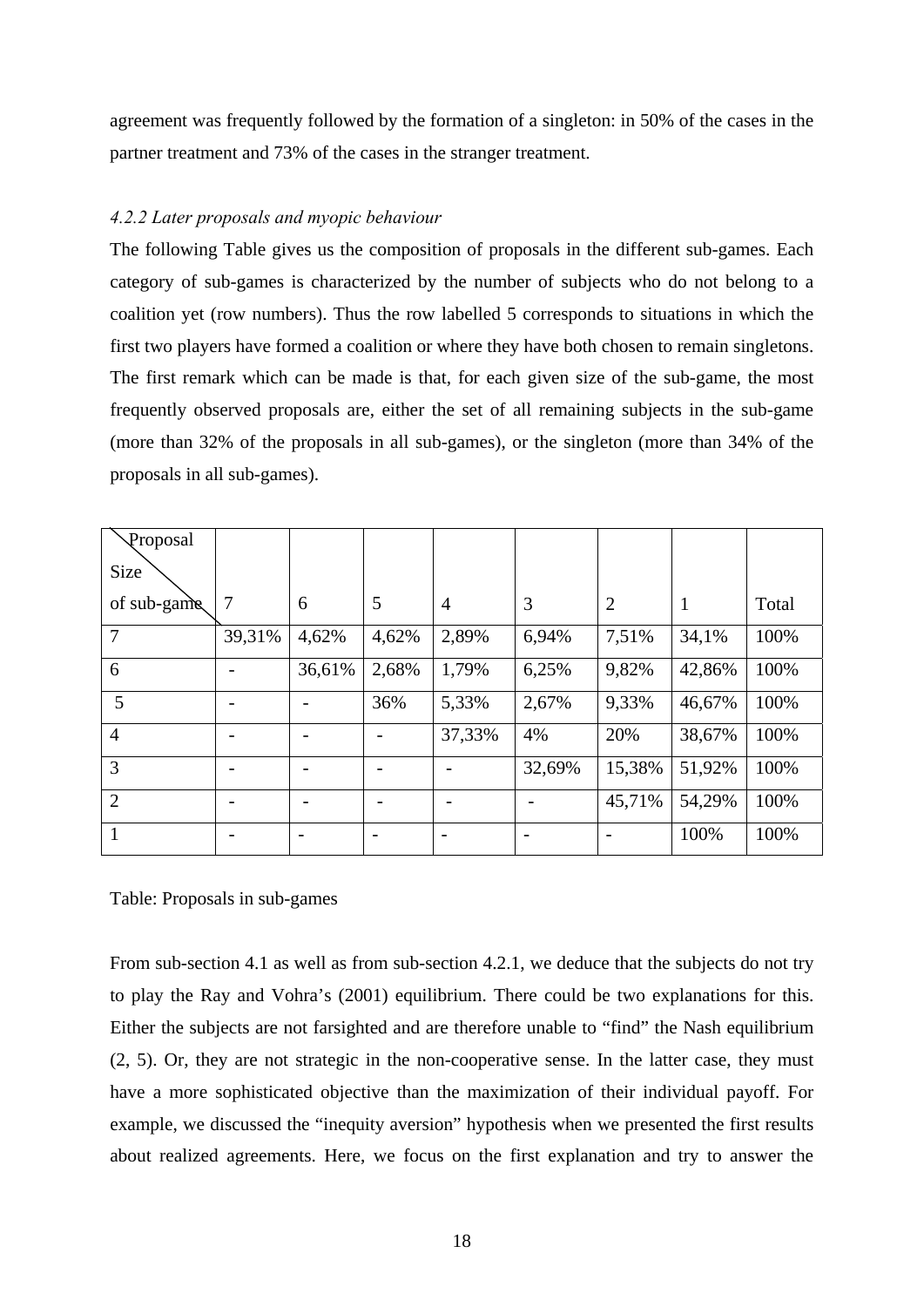following question: Do the results of these experiments allow us to maintain the hypothesis that the subjects are essentially payoff maximizers, but do not implement the equilibrium because there are not farsighted?

Of course, we cannot give a general answer to this question but we would like at least to test the hypothesis that the subjects are myopic. Under the assumptions and the definitions of myopic behaviour given in sub-Section 2.4.1, in each sub-game each proposal is either the singleton or the grand coalition of the sub-set of players. We analyse the frequency of occurrence of these proposals. First, for each Group in each Session, we count the total number of proposals and the number of proposals which do not correspond to the previous definition. It appears that these proposals represent less than 26% of the total (except for Session 3 Group 2); 74% of the total are either the singleton or the coalition of all the subjects left in the current sub-game and could be generated by a myopic behaviour.

| Session 2 Group 1 | 69                    | $\overline{4}$                          | 5.80%  |
|-------------------|-----------------------|-----------------------------------------|--------|
| Session 2 Group 2 | 71                    | 10                                      | 14.08% |
| Session 3 Group 1 | 48                    | 8                                       | 16.67% |
| Session 3 Group 2 | 67                    | 24                                      | 35.82% |
| Session 4 Group 1 | 79                    | 13                                      | 16.45% |
| Session 4 Group 2 | 63                    | 16                                      | 25.39% |
| Session 5 Group 1 | 85                    | 20                                      | 23.53% |
| Session 5 Group 2 | 88                    | 19                                      | 21.59% |
|                   | $T = Total number of$ | <sup>P</sup><br>Proposals<br>not<br>$=$ | P/T    |
|                   | proposals             | consistent with Proposition             |        |

To be sure that our results are not the result of pure chance we have to compare them with a random draw of sizes. In order to do this, it is useful to sort data by sub-games. Note that it is not worth considering the sub-games of sizes 1 and 2 since, by construction in that case, there is no difference between a random choice and a myopic player's choice.

| Number | of Frequency                                 | of Frequency | of Frequency                   | of Frequency |
|--------|----------------------------------------------|--------------|--------------------------------|--------------|
|        | players in the   not consistent   consistent |              | consistent   consistent<br>not |              |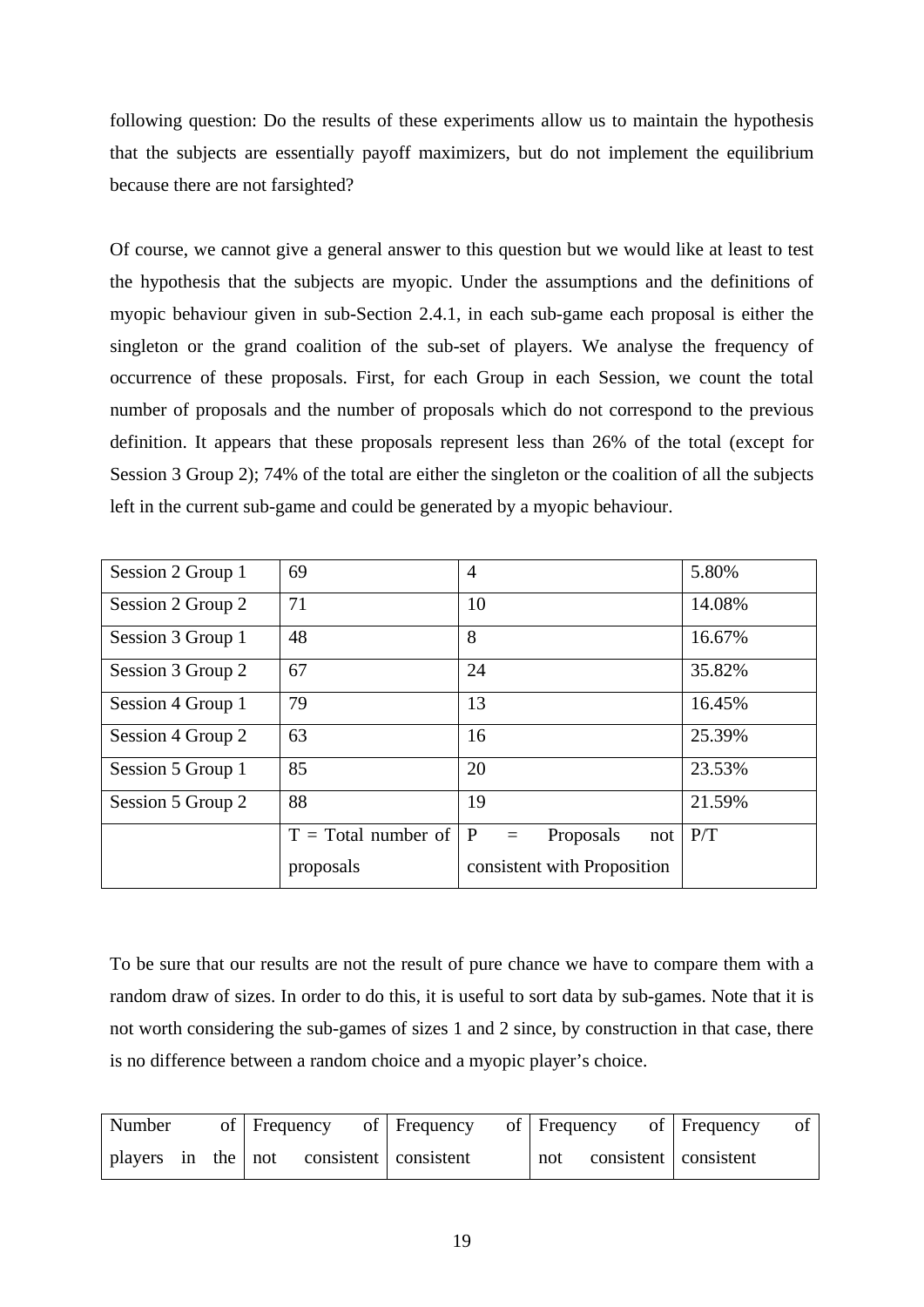| sub-game       | Proposals | Proposals | Proposals          | Proposals      |
|----------------|-----------|-----------|--------------------|----------------|
|                | Random    | Random    | Data               | Data           |
| 7              | 71.43%    | 28.57%    | $46/173 = 26.59\%$ | 127/173=73.41% |
| 6              | 66.67%    | 33.33%    | $23/112=20.54\%$   | 89/112=79.46%  |
|                | 60%       | 40%       | $13/75=17.33%$     | 62/75=82.67%   |
| $\overline{4}$ | 50%       | 50%       | $18/75 = 24\%$     | $57/75=76%$    |
| 3              | 33.33%    | 66.67%    | $8/52=15.38%$      | 44/52=84.62%   |

Table 3: Veto treatment

In Table 3 above, the second and third columns correspond to data that would be generated by a random draw. The two last columns correspond to the experimental data (veto treatment). First, note that the theoretical equilibrium with myopic behaviour would correspond to 100% everywhere in the last column. Now, consider for example the second row of Table 3. It concerns the sub-games with six players. Following Proposition 1, under assumptions A1 and A2, proposals in these sub-games must be the singleton "1" or "6". Drawn at random "1" and "6" would appear with probability  $2/6 = 0.3333$ , while "2", "3", "4", "5" together would appear with probability  $4/6 = 0.6667$ . In Session 3 Group 1 and Session 5 Group 1 (cf. Appendix), we count 21 sub-games of six players. In only four of them, the proposal to appear is "2", "3", "4" or "5". In 17 others, the proposal is "1" or "6".

Consider the general results in Table 3. More than 73 percent of the agreement structures are consistent with myopic behaviour. Furthermore, this high percentage is not a decreasing function of the sub-game size, as would be the case under a random draw.

This leads us to an even more pessimistic conclusion that the one we gave at the beginning of this Section. At that point, we said that Result 6, such that the complete agreement is the most frequently proposed agreement, followed by the singleton, illustrates the conflict between the collective interest and individual interests. We should add now that another interpretation is that there is no collective interest at all, just the incapability of subjects to anticipate all the consequences of their choices. Under this last interpretation the choice of the complete agreement is just a failed attempt to pursue individual interests.

## **5. Dictatorial treatment**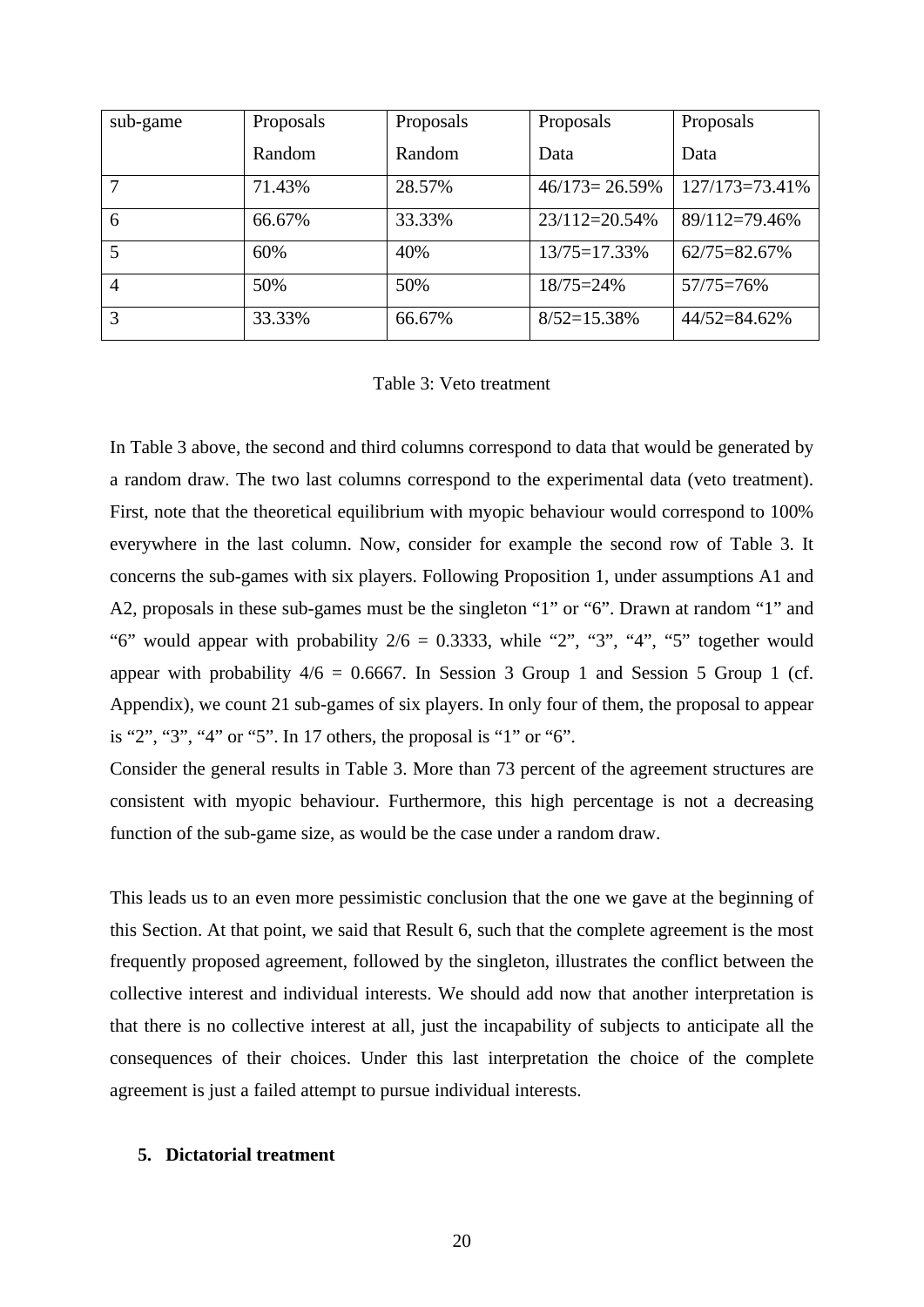This new treatment is similar to the previous one, except that, once a subject who has been drawn randomly has made a proposal, the partners, in the coalition she proposes, have no veto power. In other words, the subject who makes the proposal acts as a "dictator" who can impose the agreement on her partners. From a theoretical point of view, this modification is not relevant. As it has been discussed in Section 2, a consequence of Bloch's (1996) Proposition is that the partners always accept the proposal when they are all identical. However, we will see that there is, in the experiments, a significant difference between the results under the veto treatment and the dictatorial treatment.

There are two principle observations to be made when comparing the following Table to Table 2. First, the grand coalition is much more frequent in the dictatorial treatment. It represents between 40 and 50 percent of the agreements formed. The frequency was only 25 percent in the veto treatment. However, this result is consistent with Result 6 in the veto treatment, which said that the complete agreement is proposed 56 percent of the time in the beginning rounds.This is obviously because, in the dictatiorial treatment proposal is synonymous with formation. It is also interesting to note that there is not a big difference between the treatment with fixed groups (50%) and the treatment with random matching (40%).

The second main point is that the equilibrium (2, 5), which was never chosen in the veto treatment, is one of the most frequent agreement structures to appear here: 16 percent of all realized structures.

| Agreement | Total  | Gini  | Frequency | Frequency | Frequency |
|-----------|--------|-------|-----------|-----------|-----------|
| structure | payoff | index | Fixed     | Random    | Total     |
|           |        |       | groups    | matching  |           |
| (7)       | 172,00 | 0,00  | 0.50      | 0.40      | 0.46      |
| (1,6)     | 151,00 | 0,10  | 0.13      | 0.10      | 0.12      |
| (2,5)     | 137,00 | 0.11  | 0.10      | 0.25      | 0.16      |
| (4,3)     | 130,00 | 0,05  | 0.03      | 0.05      | 0.04      |
| (1,1,5)   | 126,00 | 0,14  | 0.06      | 0.00      | 0.04      |
| (1,2,4)   | 110,50 | 0,10  | 0.03      | 0.00      | 0.02      |
| (1,3,3)   | 106,00 | 0.03  | 0.00      | 0.00      | 0.00      |
| (2,2,3)   | 97,50  | 0,04  | 0.00      | 0.00      | 0.00      |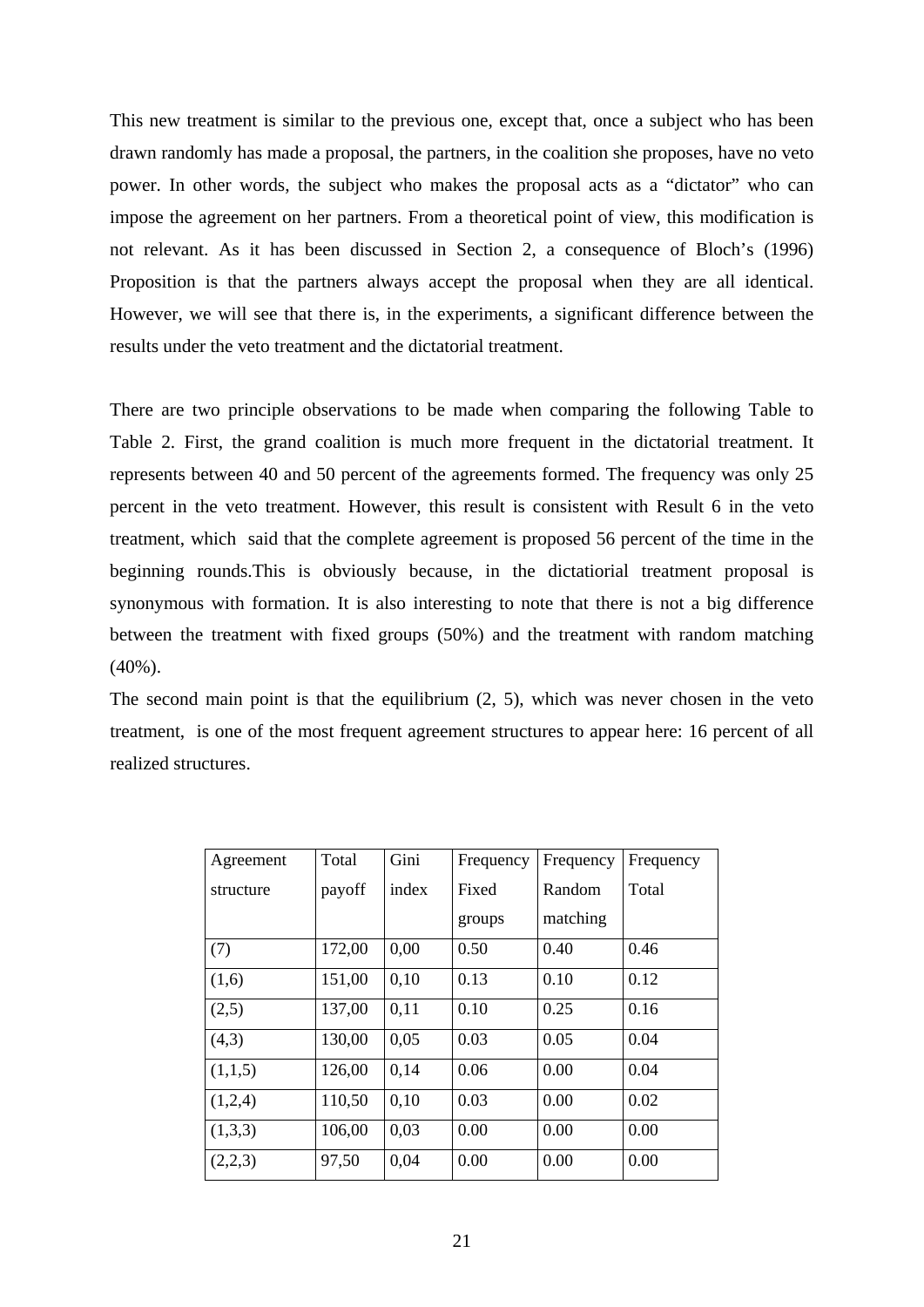| (1,1,1,4)       | 99,50 | 0,13 | 0.03 | 0.10 | 0.06 |
|-----------------|-------|------|------|------|------|
| (1,1,2,3)       | 86,50 | 0.07 | 0.10 | 0.05 | 0.08 |
| (1,2,2,2)       | 78,50 | 0,02 | 0.00 | 0.05 | 0.02 |
| (1,1,1,1,3)     | 75,50 | 0,09 | 0.00 | 0.00 | 0.00 |
| (1,1,1,2,2)     | 67,50 | 0,04 | 0.00 | 0.00 | 0.00 |
| (1,1,1,1,1,2)   | 56,50 | 0.04 | 0.00 | 0.00 | 0.00 |
| (1,1,1,1,1,1,1) | 45,50 | 0,00 | 0.00 | 0.00 | 0.00 |

It is also interesting to note that the evidence of the existence of myopic behaviour is even stronger than in the veto treatment. In more than 72 percent of the sub-games, the subjects' decisions are consistent with myopic behaviour.

| Proposal         |                |        |        |                |       |                |              |       |
|------------------|----------------|--------|--------|----------------|-------|----------------|--------------|-------|
| Size <sup></sup> |                |        |        |                |       |                |              |       |
| of sub-game      | $\overline{7}$ | 6      | 5      | $\overline{4}$ | 3     | $\overline{2}$ | $\mathbf{1}$ | Total |
| $\overline{7}$   | 46%            | 2%     | 6%     | 4%             | 0%    | 16%            | 26%          | 100%  |
| 6                |                | 38,46% | 0%     | 0%             | 7,69% | 0%             | 53,85%       | 100%  |
| 5                |                |        | 38,46% | 7,69%          | 0%    | 23,08%         | 30,77%       | 100%  |
| $\overline{4}$   |                |        |        | 75%            | 25%   | 0%             | 0%           | 100%  |
| 3                |                |        |        |                | 60%   | 0%             | 40%          | 100%  |
| $\overline{2}$   |                |        |        |                |       | 100%           | 0%           | 100%  |
| $\mathbf{1}$     |                |        |        |                |       |                | 100%         | 100%  |

Table Sub-games in the Dictatorial treatment (%)

| of<br>Number         | of<br>Frequency   | of<br>Frequency | of<br>Frequency   | of<br>Frequency |
|----------------------|-------------------|-----------------|-------------------|-----------------|
| the<br>players<br>in | consistent<br>not | consistent      | consistent<br>not | consistent      |
| sub-game             | Proposals         | Proposals       | Proposals         | Proposals       |
|                      | Random            | Random          | Data              | Data            |
| 7                    | 71.43%            | 28.57%          | $14/50 = 28%$     | $36/50 = 72\%$  |
| 6                    | 66.67%            | 33.33%          | $1/13 = 8\%$      | $12/13 = 92\%$  |
| 5                    | 60%               | 40%             | $1/17 = 6\%$      | $16/17 = 94\%$  |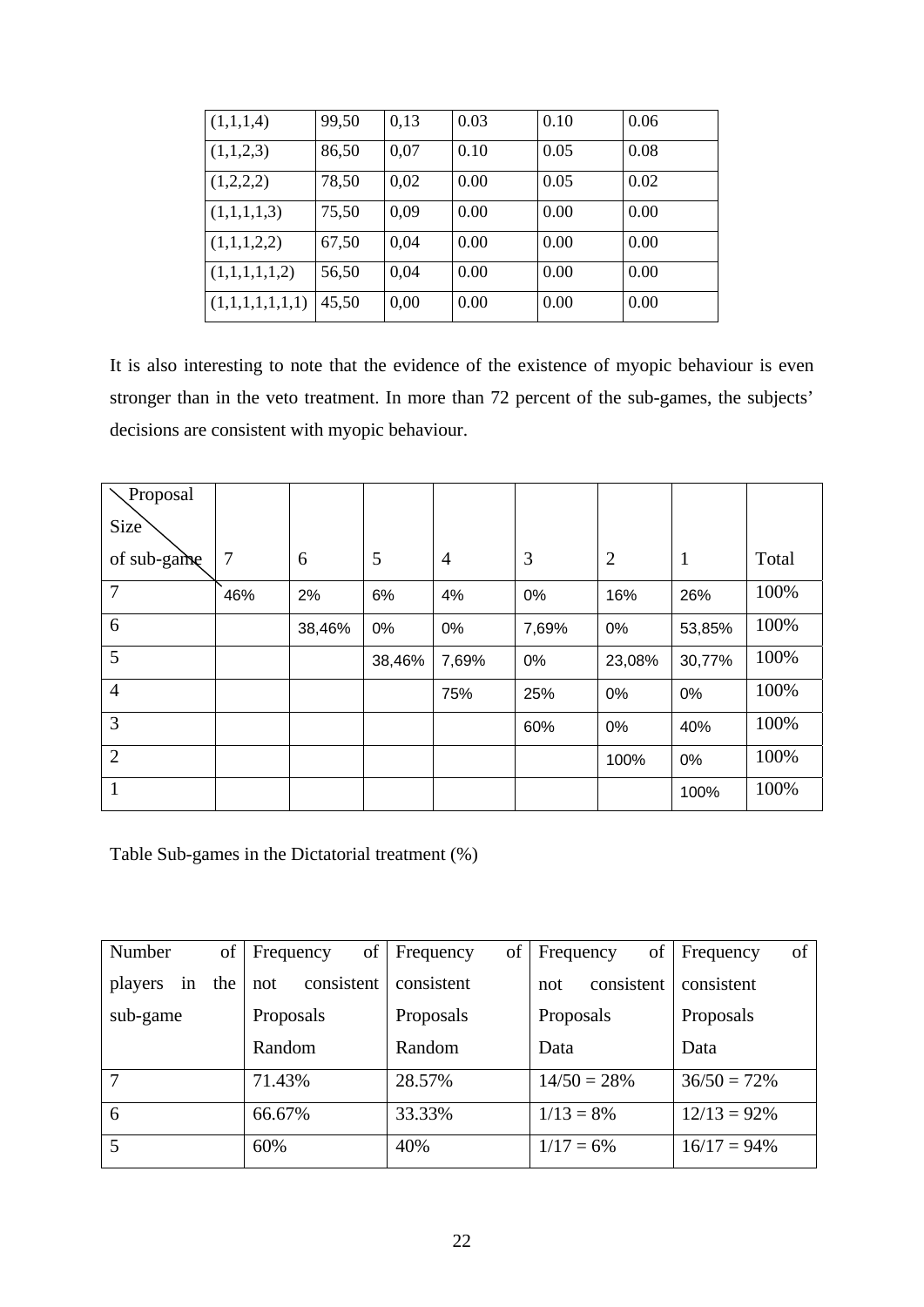| 50%    | 50%    | $0/1 = 0\%$ | $1/1 = 100\%$ |
|--------|--------|-------------|---------------|
| 33.33% | 66.67% | $0/6 = 0\%$ | $6/6 = 100\%$ |

Table 3: Myopic behaviour in the Dictatorial treatment

It is worth making two other remarks about the Dictatorial treatment. The subjects seem to have the same conflict between cooperation and individual interest that we described in the Veto treatment. But here again, this conflict may simply be the result of myopic behaviour. However, the new result in this Dictatorial treatment is that the subjects "find" the equilibrium from time to time. Furthermore, as a consequence of the structure of the treatment, the grand coalition appears much more frequently, even though, when players are farsighted, the two treatments are not different from a theoretical point of view.

# **6. Conclusion**

In this paper we have explored the capacity of binding agreements to mitigate the social dilemma which arises in pure public good provision. The agreement formation model that we use predicts that at the equilibrium two asymmetric agreements coexist. Furthermore, the smaller agreement is constituted before the larger one and free rides on the latter to obtain a larger benefit for each of its members.

In our experiments, in the veto treatment, the theoretical equilibrium is never observed. The complete agreement is frequently proposed, especially in the first round, but it is also very frequently rejected. However, the frequency of realization of the complete agreement increases over time. On average, our data reveal a large proportion of complete agreements, therefore providing an optimistic point of view on the capacity of binding agreements to mitigate the social dilemma. On the other hand, we also observe contrary evidence, since the singleton is the second most frequent "agreement".

How can we explain that the subjects do not play Ray and Vohra's (2001) equilibrium? We explored two possible explanations for such an unexpected outcome: inequity aversion and myopic behaviour. Indeed, it may be that players are not selfish strategic maximizers, as is generally assumed in the definition of rationality in game theory. In this case, they must have a more sophisticated objective function than the maximization of their individual payoff. For example, we discussed the inequity aversion hypothesis when we presented the first results as to which agreements were realized. An interesting finding is that the frequency of appearance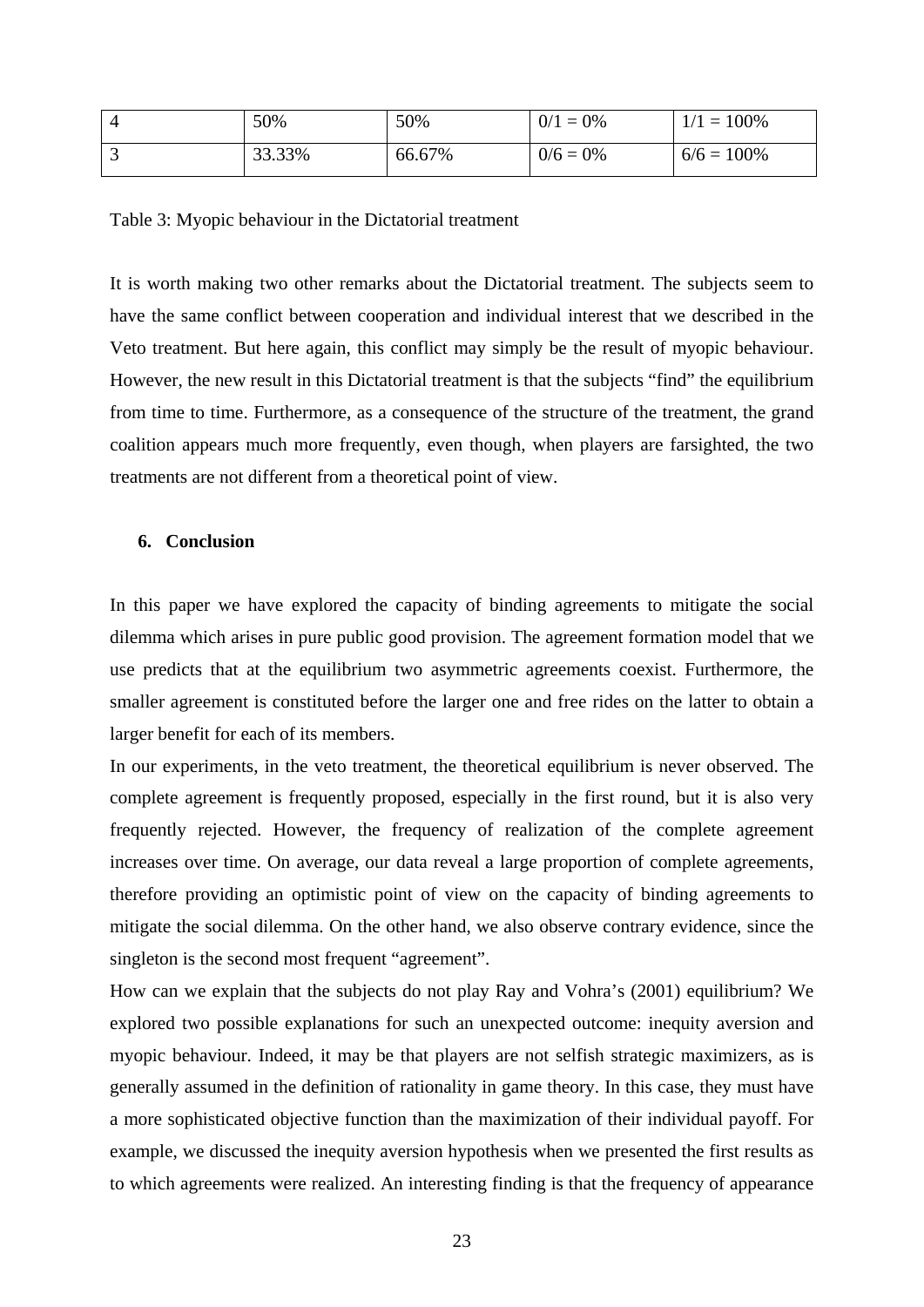of agreement structures is correlated with the Gini index which measures payoff disparities between coalitions of players. The two most extreme agreement structures, the complete agreement and the set of singletons have a null payoff disparity and are among the most frequently observed agreement structures.

The other explanation of the non occurrence of the theoretical equilibrium is that the subjects are not farsighted and are therefore unable to "find" the Nash equilibrium. Do the results of these experiments allow us to sustain the hypothesis that the subjects are mainly payoff maximizers, but do not implement the equilibrium because there are not farsighted? We proposed a definition of myopic behaviour specific to our framework. The analysis of proposals in sub-games provides strong evidence that this definition is a good proxy for the subjects' behaviour. As a consequence of this behaviour, subjects focus on two extreme proposals: the coalition of all remaining subjects and the singleton.

The final conclusion about the utility of binding agreements to mitigate the social dilemma is ambivalent. On average, they do worse than in the theoretical framework with farsighted players. They try to free ride but are unable to find the most efficient way to do it. They do not find the equilibrium and end up in inefficient coalition structures<sup>[2](#page-23-0)</sup>. However, and this is the optimistic conclusion, it seems that they learn to cooperate since the frequency of the grand coalition increases over time. This last result is in contradiction with a systematic feature of the results in the experimental literature on games of voluntary contribution to a public good: contributions are high at the beginning but decrease over time, ending above the equilibrium level. In our experiment in which subjects can sign binding agreements to contribute more, contributions increase over time. It is as if subjects learned to cooperate because they were unable to "learn to play Nash" and to free ride efficiently. The final, dictatorial, treatment sheds further light on this last observation. In this treatment the grand coalition forms much more often and furthermore, the equilibrium solution now occurs whereas in the previous treatment it was absent. One interpretation of the difference between the two treatments is the subjects are not so much faced with a computational problem as with a problem of coordination.

1

<span id="page-23-0"></span> $2$  Note that the grand coalition corresponds to the social optimum but the theoretical equilibrium like the grand coalition are both efficient outcomes.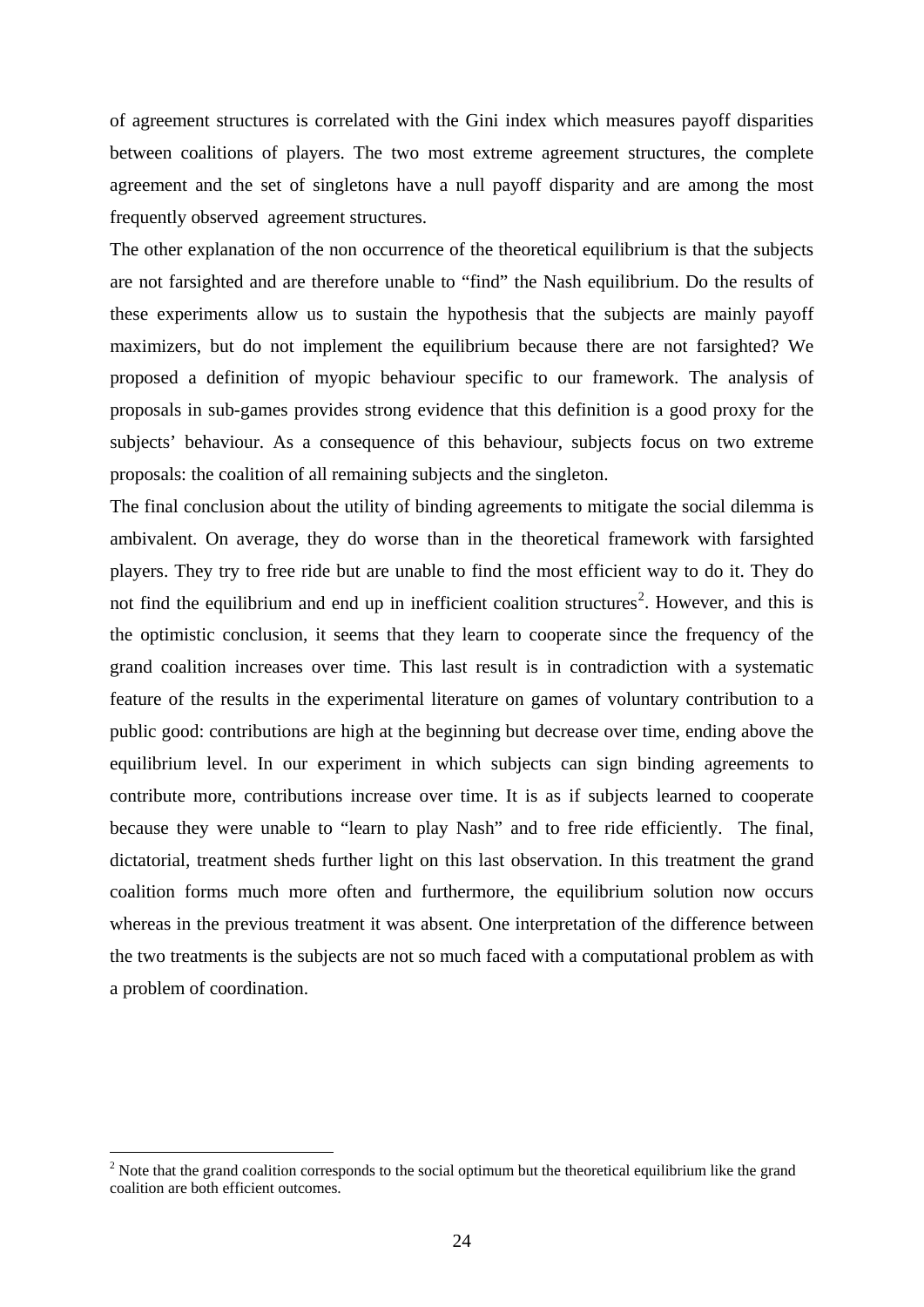#### **References**

Bloch F. (1995), *"Endogenous Structures of Association in Oligopolies",* Rand Journal of Economics, 26, 537-556.

Bloch F. (1996), *"Sequential Formation of Agreements with Externalities and Fixed Payoff Division",* Games and Economic Behavior, 14, 90-123.

Fehr E., Gächter S.. (2000), *" Cooperation and Punishment in Public Goods Experiments",*  American Economic Review.

Keser C., Van Winden F. (2000), *"Conditional Cooperation and Voluntary Contributions to Public Goods",* Scandinavian Journal of Economics, 102, 23-39.

Ledyard J. (1995), "Public Goods: A survey of Experimental Research", in Kagel, J. and Roth, A. (eds.), The Handbook of Experimental Economics, Princeton University Press.

Ray D. and R. Vohra (1999), *"A Theory of Endogenous Agreement Structure",* Games and Economic Behavior, 26, 286-336.

Ray D. and R. Vohra (2001), *"Coalitional Power of Public Goods",* Journal of Political Economy, Vol 109, n 6.

Rubinstein, A. (1982), *"Perfect Equilibrium in a Bargaining Model",* Econometrica, 50, 97- 109.

Stähl I., (1972), *Bargaining Theory*, Stockholm School of Economics.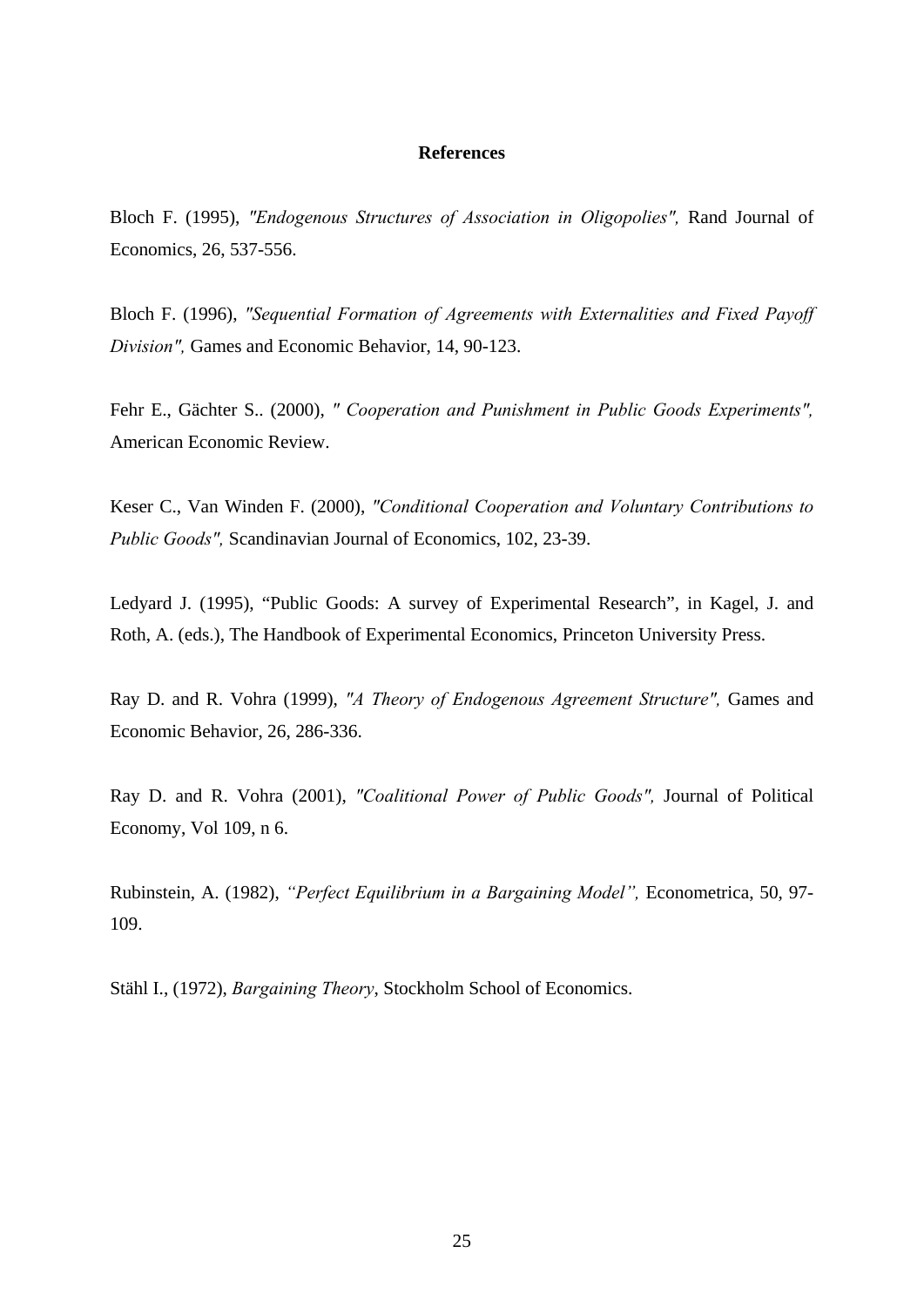



Session 2 Group 2 (random)



Session 5 groupe 1 (random)

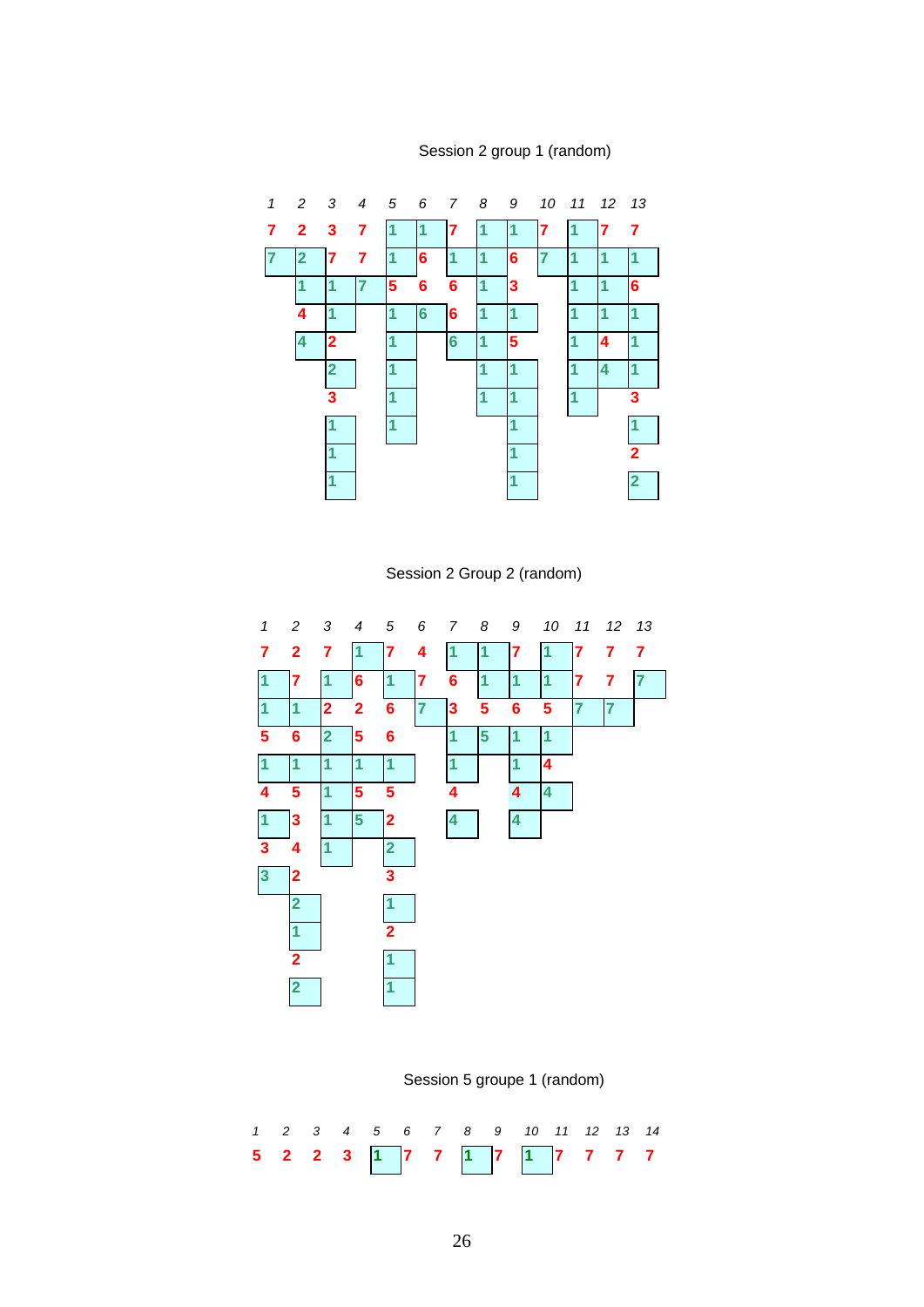

Session 5 group 2 (random)



Session 3 group 1 (fixe)

*1 2 3 4 5 6 7 8*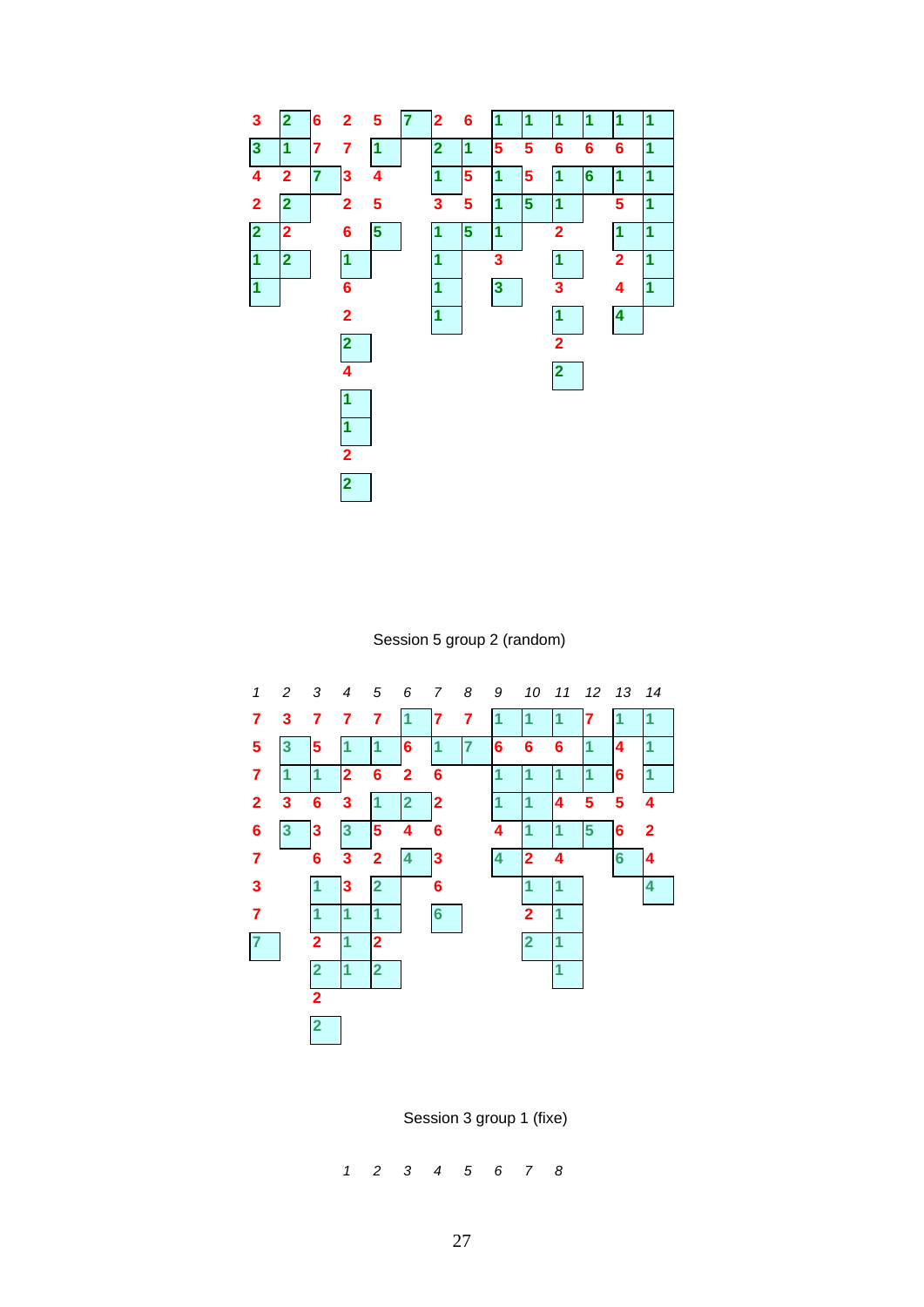

Session 3 group 2 (fixe)



Session 4 group 1 (fixe)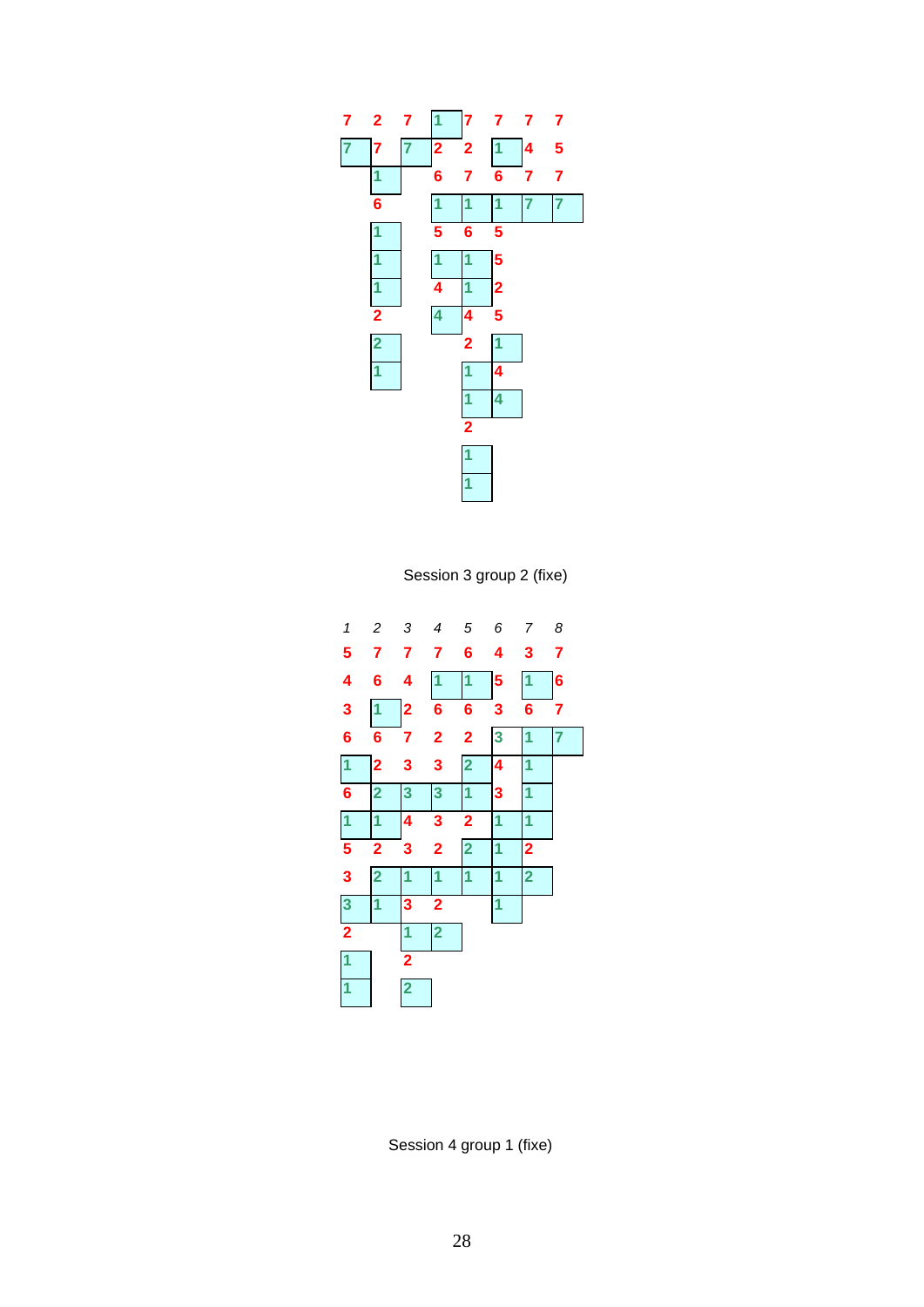

Session 4 group 2 (fixed)

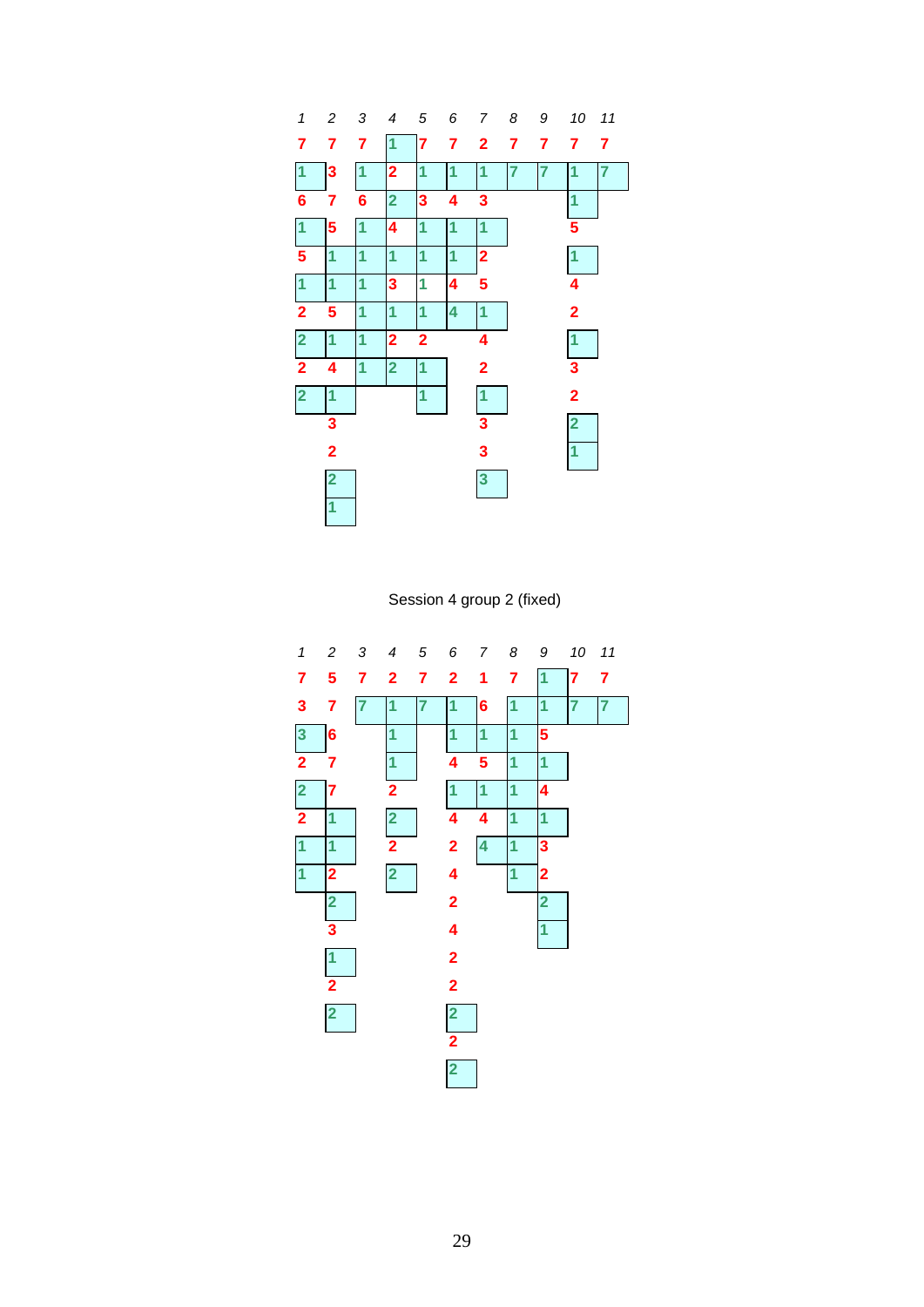# ANNEX Sub-games

| Proposal         |                          |                          |                          |                |                |                          |              | Number     |
|------------------|--------------------------|--------------------------|--------------------------|----------------|----------------|--------------------------|--------------|------------|
| Size <sup></sup> |                          |                          |                          |                |                |                          |              | of<br>sub- |
| of sub-game      | $\overline{7}$           | 6                        | 5                        | $\overline{4}$ | 3              | $\overline{2}$           | $\mathbf{1}$ | games      |
| 7                | 68                       | 8                        | 8                        | 5              | 12             | 13                       | 59           | 173        |
| 6                | $\overline{\phantom{a}}$ | 41                       | 3                        | $\overline{2}$ | $\overline{7}$ | 11                       | 48           | 112        |
| 5                | $\overline{\phantom{0}}$ |                          | 27                       | $\overline{4}$ | $\overline{2}$ | $\overline{7}$           | 35           | 75         |
| $\overline{4}$   | $\overline{\phantom{a}}$ | $\overline{\phantom{0}}$ | $\overline{\phantom{a}}$ | 28             | 3              | 15                       | 29           | 75         |
| 3                |                          | $\overline{\phantom{0}}$ |                          |                | 17             | 8                        | 27           | 52         |
| $\overline{2}$   |                          | $\overline{\phantom{0}}$ |                          |                | -              | 16                       | 19           | 35         |
| 1                |                          | $\overline{\phantom{0}}$ |                          |                |                | $\overline{\phantom{0}}$ | 25           | 25         |

| Proposal         |        |        |       |                |        |                |        |       |
|------------------|--------|--------|-------|----------------|--------|----------------|--------|-------|
| Size <sup></sup> |        |        |       |                |        |                |        |       |
| of sub-game      | 7      | 6      | 5     | $\overline{4}$ | 3      | $\overline{2}$ | 1      | Total |
| $\overline{7}$   | 39,31% | 4,62%  | 4,62% | 2,89%          | 6,94%  | 7,51%          | 34,1%  | 100%  |
| 6                |        | 36,61% | 2,68% | 1,79%          | 6,25%  | 9,82%          | 42,86% | 100%  |
| 5                |        |        | 36%   | 5,33%          | 2,67%  | 9,33%          | 46,67% | 100%  |
| $\overline{4}$   |        |        |       | 37,33%         | 4%     | 20%            | 38,67% | 100%  |
| 3                |        |        |       |                | 32,69% | 15,38%         | 51,92% | 100%  |
| $\overline{2}$   |        |        |       |                |        | 45,71%         | 54,29% | 100%  |
| 1                |        |        |       |                |        |                | 100%   | 100%  |

| Number               | of  <br>of<br><b>Frequency</b> | of<br>Frequency | of<br>Frequency   | Frequency<br>of |
|----------------------|--------------------------------|-----------------|-------------------|-----------------|
| the<br>players<br>in | consistent<br>not              | consistent      | consistent<br>not | consistent      |
| sub-game             | Proposals                      | Proposals       | Proposals         | Proposals       |
|                      | Random                         | Random          | Data              | Data            |
| 7                    | 71.43%                         | 28.57%          | $2/16 = 12.5\%$   | $14/16 = 87.5%$ |
| 6                    | 66.67%                         | 33.33%          | $1/14 = 7\%$      | $13/14 = 93\%$  |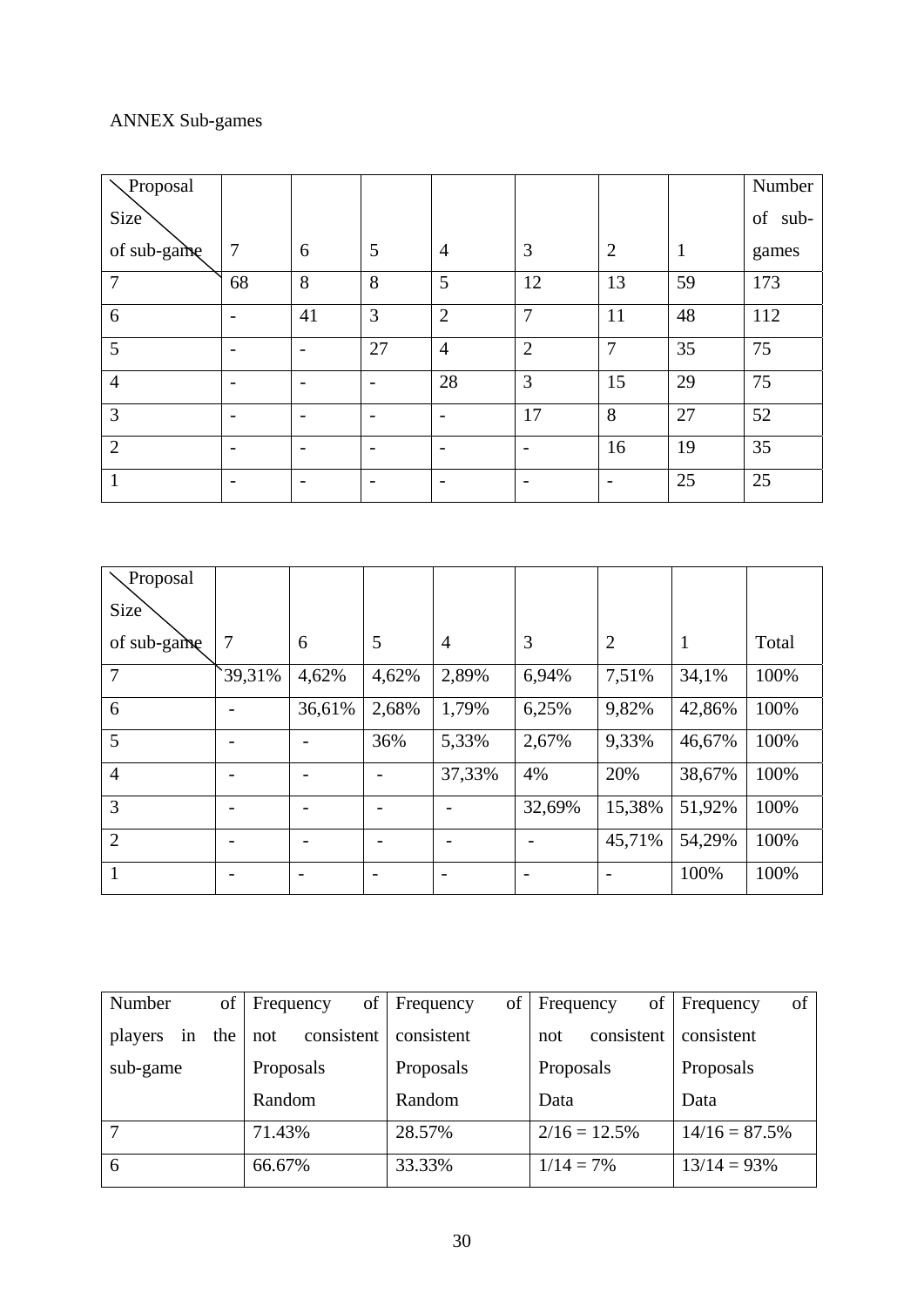| 60%    | 40%    | $1/10 = 10\%$ | $9/10 = 90\%$ |
|--------|--------|---------------|---------------|
| 50%    | 50%    | $6/7 = 0\%$   | $7/7 = 100\%$ |
| 33.33% | 66.67% | $0/8 = 0\%$   | $8/8 = 100\%$ |

Table 3: Session 2 Group 1

| Number         | of  | of<br>Frequency   | of<br>Frequency | of<br>Frequency   | of<br>Frequency |
|----------------|-----|-------------------|-----------------|-------------------|-----------------|
| players<br>in  | the | consistent<br>not | consistent      | consistent<br>not | consistent      |
| sub-game       |     | Proposals         | Proposals       | Proposals         | Proposals       |
|                |     | Random            | Random          | Data              | Data            |
| $\overline{7}$ |     | 71.43%            | 28.57%          | $2/22 = 9\%$      | $20/22 = 91\%$  |
| 6              |     | 66.67%            | 33.33%          | $4/18 = 22\%$     | $14/18 = 78\%$  |
| 5              |     | 60%               | 40%             | $4/14 = 28.5%$    | $10/14 = 71.5%$ |
| $\overline{4}$ |     | 50%               | 50%             | $0/6 = 0\%$       | $6/6 = 100\%$   |
| 3              |     | 33.33%            | 66.67%          | $0/5 = 0\%$       | $5/5 = 100\%$   |

# Table 3: Session 2 Group 2

| Number         | of  | of<br>Frequency   | of<br>Frequency | of<br>Frequency      | Frequency<br>of      |
|----------------|-----|-------------------|-----------------|----------------------|----------------------|
| players<br>in  | the | consistent<br>not | consistent      | consistent<br>not    | consistent           |
| sub-game       |     | Proposals         | Proposals       | Proposals            | Proposals            |
|                |     | Random            | Random          | Data                 | Data                 |
| 7              |     | $5/7 = 71.43\%$   | $2/7 = 28.57\%$ | $4/20 = 20%$         | $16/20 = 80%$        |
| 6              |     | $4/6 = 66.67\%$   | $2/6 = 33.33\%$ | $1/9 = 11.11\%$      | $8/9 = 88.89\%$      |
| 5              |     | $3/5 = 60\%$      | $2/5 = 40\%$    | $1/9 = 11.11\%$      | $8/9 = 88.89\%$      |
| $\overline{4}$ |     | $2/4 = 50\%$      | $2/4 = 50\%$    | $1/6 = 16.67\%$      | $5/6 = 83.33\%$      |
| 3              |     | $1/3 = 33.33\%$   | $2/3 = 66.67\%$ | $\frac{1}{2} = 50\%$ | $\frac{1}{2} = 50\%$ |

Table Session 3 Group 1

| Number |  | of Frequency                                 | of Frequency | of Frequency | of Frequency            |  |
|--------|--|----------------------------------------------|--------------|--------------|-------------------------|--|
|        |  | players in the   not consistent   consistent |              | not          | consistent   consistent |  |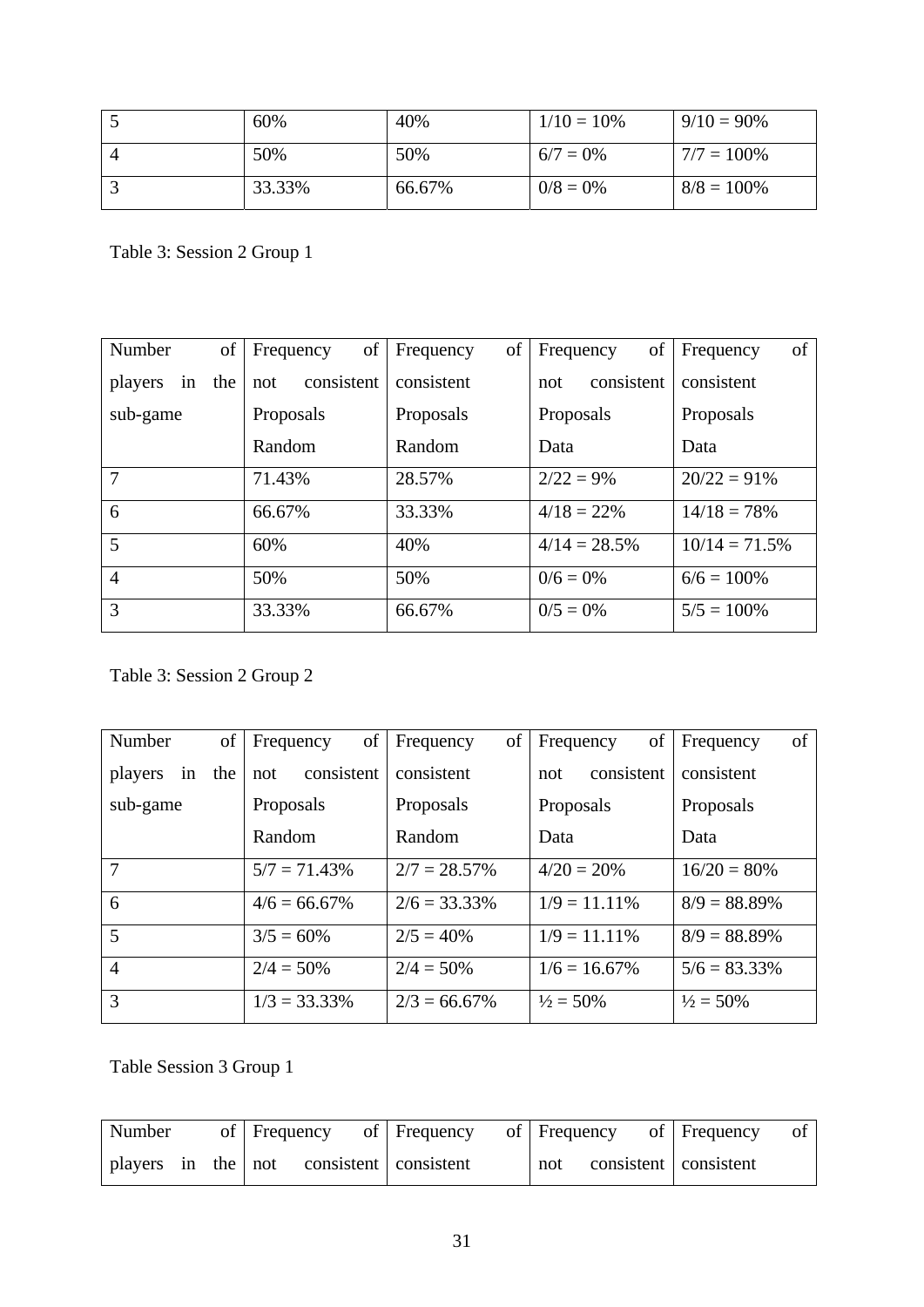| sub-game       | Proposals | Proposals | Proposals       | Proposals       |
|----------------|-----------|-----------|-----------------|-----------------|
|                | Random    | Random    | Data            | Data            |
| 7              | 71.43%    | 28.57%    | $14/25 = 56\%$  | $11/25 = 44\%$  |
| 6              | 66.67%    | 33.33%    | $4/11 = 36.4\%$ | $7/11 = 63.6\%$ |
| 5              | 60%       | 40%       | $1/3 = 33\%$    | $2/3 = 67\%$    |
| $\overline{4}$ | 50%       | 50%       | $2/9 = 22\%$    | $7/9 = 78\%$    |
| 3              | 33.33%    | 66.67%    | $3/9 = 33\%$    | $6/9 = 67\%$    |

Table 3: Session 3 Group 2

| Number         | οf  | of<br>Frequency   | of<br>Frequency | of<br>Frequency   | of<br>Frequency  |
|----------------|-----|-------------------|-----------------|-------------------|------------------|
| players<br>in  | the | consistent<br>not | consistent      | consistent<br>not | consistent       |
| sub-game       |     | Proposals         | Proposals       | Proposals         | Proposals        |
|                |     | Random            | Random          | Data              | Data             |
| $\overline{7}$ |     | 71.43%            | 28.57%          | $4/21 = 19%$      | $17/21 = 81\%$   |
| 6              |     | 66.67%            | 33.33%          | $4/13 = 31\%$     | $9/13 = 69\%$    |
| 5              |     | 60%               | 40%             | $1/12 = 8.3\%$    | $11/12 = 91.7%$  |
| $\overline{4}$ |     | 50%               | 50%             | $3/14 = 21.4%$    | $11/14 = 78.6\%$ |
| 3              |     | 33.33%            | 66.67%          | $2/10 = 20\%$     | $8/10 = 80\%$    |

Table 3: Session 4 Group 1

| of<br>Number      | of<br>Frequency   | of<br>Frequency | of<br>Frequency   | of<br>Frequency |
|-------------------|-------------------|-----------------|-------------------|-----------------|
| in the<br>players | consistent<br>not | consistent      | consistent<br>not | consistent      |
| sub-game          | Proposals         | Proposals       | Proposals         | Proposals       |
|                   | Random            | Random          | Data              | Data            |
| 7                 | 71.43%            | 28.57%          | $6/22 = 27%$      | $16/22 = 73%$   |
| 6                 | 66.67%            | 33.33%          | $1/7 = 14\%$      | $6/7 = 86\%$    |
| $5\overline{)}$   | 60%               | 40%             | $2/9 = 22\%$      | $7/9 = 78\%$    |
| $\overline{4}$    | 50%               | 50%             | $6/13 = 46\%$     | $7/13 = 54\%$   |
| 3                 | 33.33%            | 66.67%          | $1/5 = 20\%$      | $4/5 = 80\%$    |

Table 3: Session 4 Group 2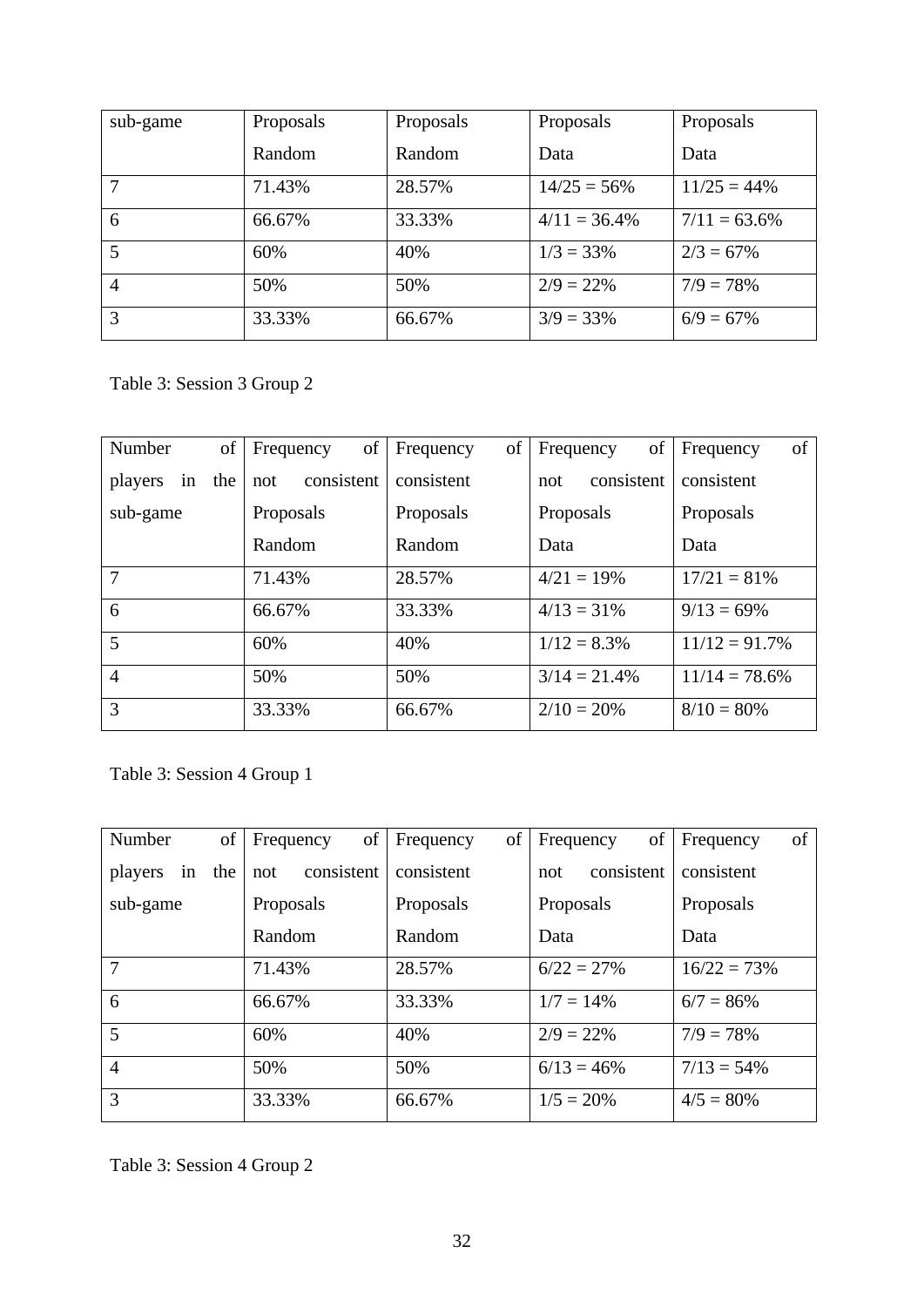| Number         | of  | of<br>Frequency   | of<br>Frequency | of<br>Frequency   | of<br>Frequency   |
|----------------|-----|-------------------|-----------------|-------------------|-------------------|
| players<br>in  | the | consistent<br>not | consistent      | consistent<br>not | consistent        |
| sub-game       |     | Proposals         | Proposals       | Proposals         | Proposals         |
|                |     | Random            | Random          | Data              | Data              |
| 7              |     | 71.43%            | 28.57%          | $11/29 = 37.93\%$ | $18/29 = 62.07\%$ |
| 6              |     | 66.67%            | 33.33%          | $3/12 = 25%$      | $9/12 = 75%$      |
| 5              | 60% |                   | 40%             | $1/13 = 7.69\%$   | $12/13 = 92.31\%$ |
| $\overline{4}$ |     | 50%               | 50%             | $5/13 = 38.46\%$  | $8/13 = 61.54\%$  |
| 3<br>33.33%    |     |                   | 66.67%          | $0\%$             | $100\%$ (5/5)     |

Table 2 Session 5 Group 1

| Number         | of     | of<br>Frequency   | of<br>Frequency | of<br>Frequency   | Frequency<br>of  |
|----------------|--------|-------------------|-----------------|-------------------|------------------|
| players<br>in  | the    | consistent<br>not | consistent      | consistent<br>not | consistent       |
| sub-game       |        | Proposals         | Proposals       | Proposals         | Proposals        |
|                |        | Random            | Random          | Data              | Data             |
| 7              | 71.43% |                   |                 | $4/25 = 16%$      | $21/25 = 84\%$   |
| 6              |        | 66.67%            | 33.33%          | $8/27 = 29.6\%$   | $19/27 = 70.4\%$ |
| 5              | 60%    |                   | 40%             | $2/9 = 22\%$      | $7/9 = 78\%$     |
| $\overline{4}$ |        | 50%               | 50%             | $3/9 = 33.3\%$    | $6/9 = 66.6\%$   |
| 3              | 33.33% |                   |                 | $1/8 = 12.5\%$    | $7/8 = 87.5\%$   |

Table 3: Session 5 Group 2

| Number               | of     | of<br>Frequency   | οf<br>Frequency | of<br><b>Frequency</b> | of<br>Frequency |
|----------------------|--------|-------------------|-----------------|------------------------|-----------------|
| the<br>players<br>in |        | consistent<br>not | consistent      | consistent<br>not      | consistent      |
| sub-game             |        | Proposals         | Proposals       | Proposals              | Proposals       |
|                      | Random |                   | Random          | Data                   | Data            |
| ⇁                    |        | 71.43%            | 28.57%          | $46/173 = 26.59\%$     | 127/173=73.41%  |
| 6                    | 66.67% |                   | 33.33%          | 23/112=20.54%          | 89/112=79.46%   |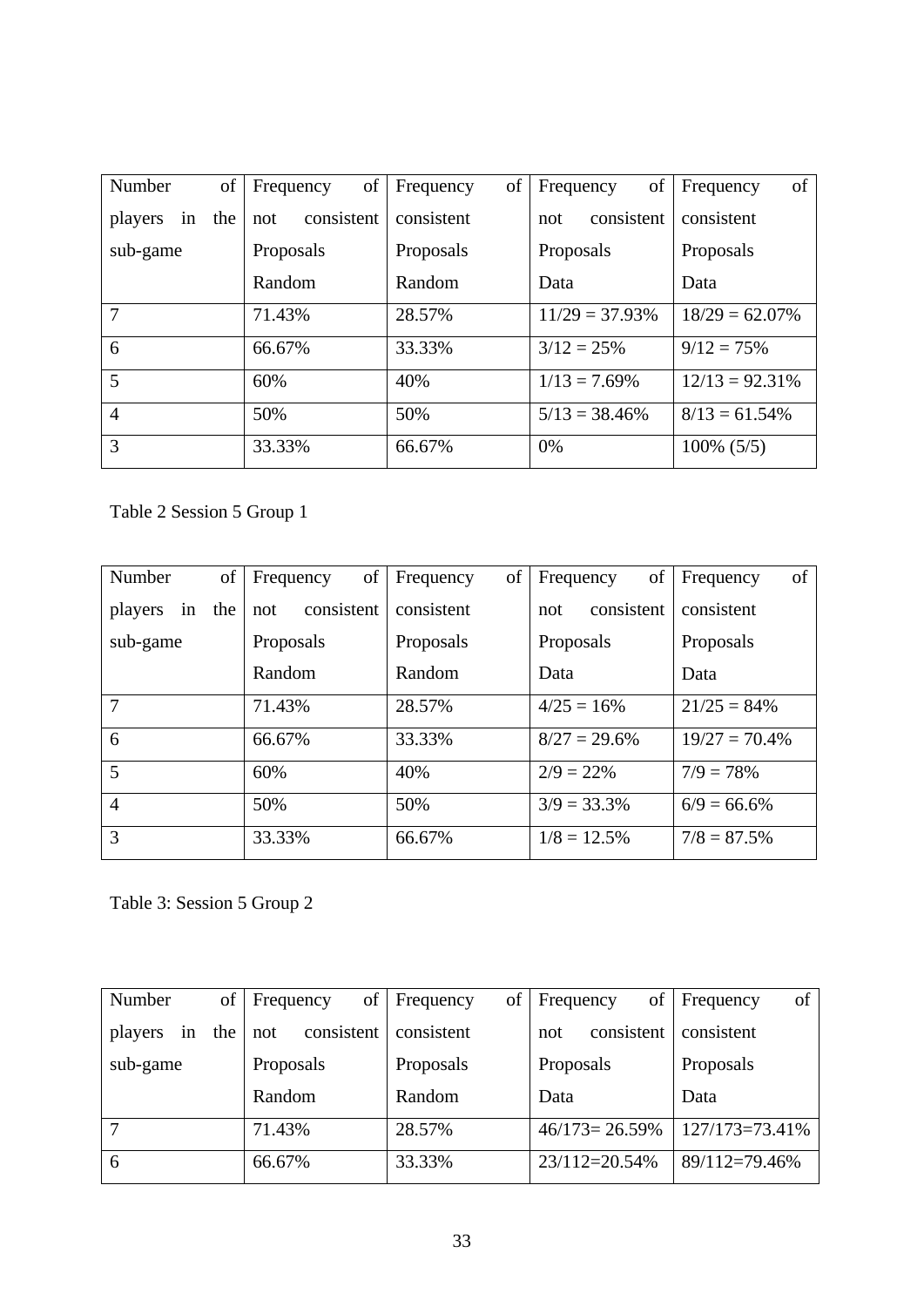| 60%    | 40%    | $13/75 = 17.33\%$ | $62/75 = 82.67\%$ |
|--------|--------|-------------------|-------------------|
| 50%    | 50%    | $18/75=24\%$      | $57/75=76\%$      |
| 33.33% | 66.67% | $8/52=15.38\%$    | 44/52=84.62%      |

Table 3: Veto treatment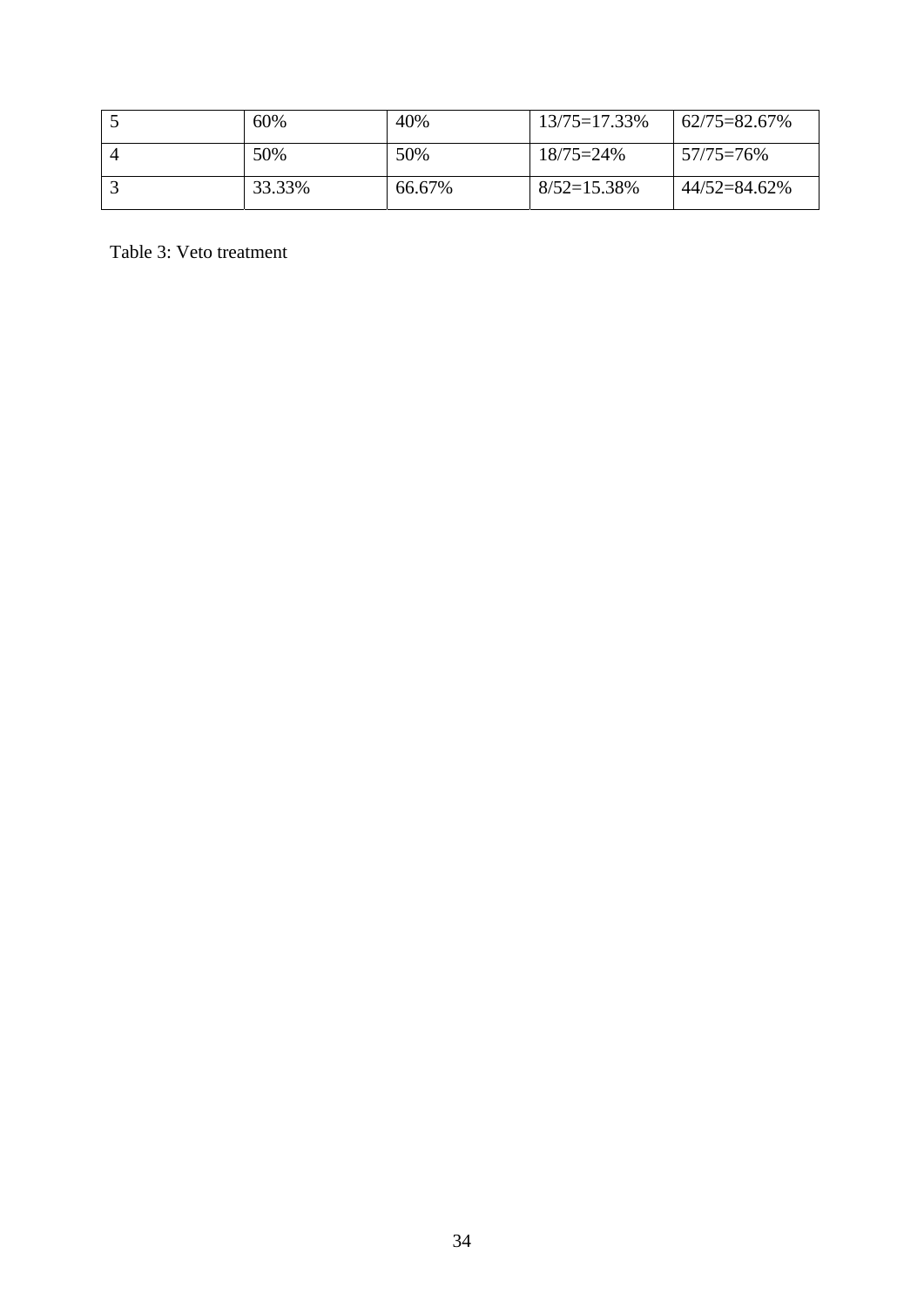| Proposal         |                          |                          |                          |                |                  |                |                | Number                                                                                                     |
|------------------|--------------------------|--------------------------|--------------------------|----------------|------------------|----------------|----------------|------------------------------------------------------------------------------------------------------------|
| Size <sup></sup> |                          |                          |                          |                |                  |                |                | $% \left( \left( \mathcal{A},\mathcal{A}\right) \right) =\left( \mathcal{A},\mathcal{A}\right)$ of<br>sub- |
| of sub-game      | $\overline{7}$           | 6                        | 5                        | $\overline{4}$ | 3                | $\overline{2}$ | $\mathbf{1}$   | games                                                                                                      |
| $\overline{7}$   | 15                       | $\overline{0}$           | $\mathbf{1}$             | и              | $\boldsymbol{0}$ | $\overline{4}$ | 9              | 30                                                                                                         |
| 6                | $\overline{\phantom{0}}$ | $\overline{4}$           | $\boldsymbol{0}$         | $\overline{0}$ | $\boldsymbol{0}$ | $\theta$       | 5              | 9                                                                                                          |
| 5                | $\overline{\phantom{0}}$ | $\overline{\phantom{0}}$ | $\overline{2}$           | $\overline{0}$ | $\boldsymbol{0}$ | $\overline{2}$ | 3              | $\overline{7}$                                                                                             |
| $\overline{4}$   |                          | $\overline{\phantom{a}}$ | $\overline{\phantom{0}}$ | $\overline{2}$ | $\mathbf{1}$     | $\overline{0}$ | $\overline{0}$ | 3                                                                                                          |
| 3                |                          |                          |                          |                | $\overline{2}$   | $\theta$       | $\overline{0}$ | $\overline{2}$                                                                                             |
| $\overline{2}$   | -                        | $\overline{\phantom{0}}$ |                          |                |                  | 1              | $\overline{0}$ | 1                                                                                                          |
|                  |                          |                          |                          |                |                  |                | $\mathbf{1}$   | 1                                                                                                          |

Table Sub-games in the Dictatorial treatment (fixed groups)

| Proposal         |                          |                          |                |                |                  |                          |                | Number         |
|------------------|--------------------------|--------------------------|----------------|----------------|------------------|--------------------------|----------------|----------------|
| Size <sup></sup> |                          |                          |                |                |                  |                          |                | of<br>sub-     |
| of sub-game      | $\overline{7}$           | 6                        | 5              | $\overline{4}$ | 3                | $\overline{2}$           | $\mathbf{1}$   | games          |
| 7                | 8                        |                          | $\overline{2}$ | 1              | $\boldsymbol{0}$ | $\overline{4}$           | $\overline{4}$ | 20             |
| 6                | $\overline{\phantom{0}}$ |                          | $\overline{0}$ | $\overline{0}$ | $\mathbf{1}$     | $\overline{0}$           | $\overline{2}$ | $\overline{4}$ |
| 5                | $\overline{\phantom{0}}$ | $\overline{\phantom{0}}$ | 3              | 1              | $\overline{0}$   | 1                        | $\mathbf{1}$   | 6              |
| $\overline{4}$   | $\overline{\phantom{0}}$ | $\overline{\phantom{0}}$ |                | 1              | $\overline{0}$   | $\theta$                 | $\overline{0}$ | $\mathbf{1}$   |
| 3                |                          |                          |                |                |                  | $\overline{0}$           | $\overline{2}$ | 3              |
| $\overline{2}$   |                          |                          |                |                |                  | $\overline{4}$           | $\overline{0}$ | $\overline{4}$ |
| 1                | $\overline{\phantom{a}}$ |                          |                |                |                  | $\overline{\phantom{a}}$ | $\overline{2}$ | $\overline{2}$ |

Table Sub-games in the Dictatorial treatment (random matching)

| Proposal    |    |   |   |     |   |         | Number     |
|-------------|----|---|---|-----|---|---------|------------|
| Size        |    |   |   |     |   |         | of<br>sub- |
| of sub-game | −  | O | 4 |     | ∽ |         | games      |
|             | 23 |   | _ | w., | О | □<br>IJ | 50         |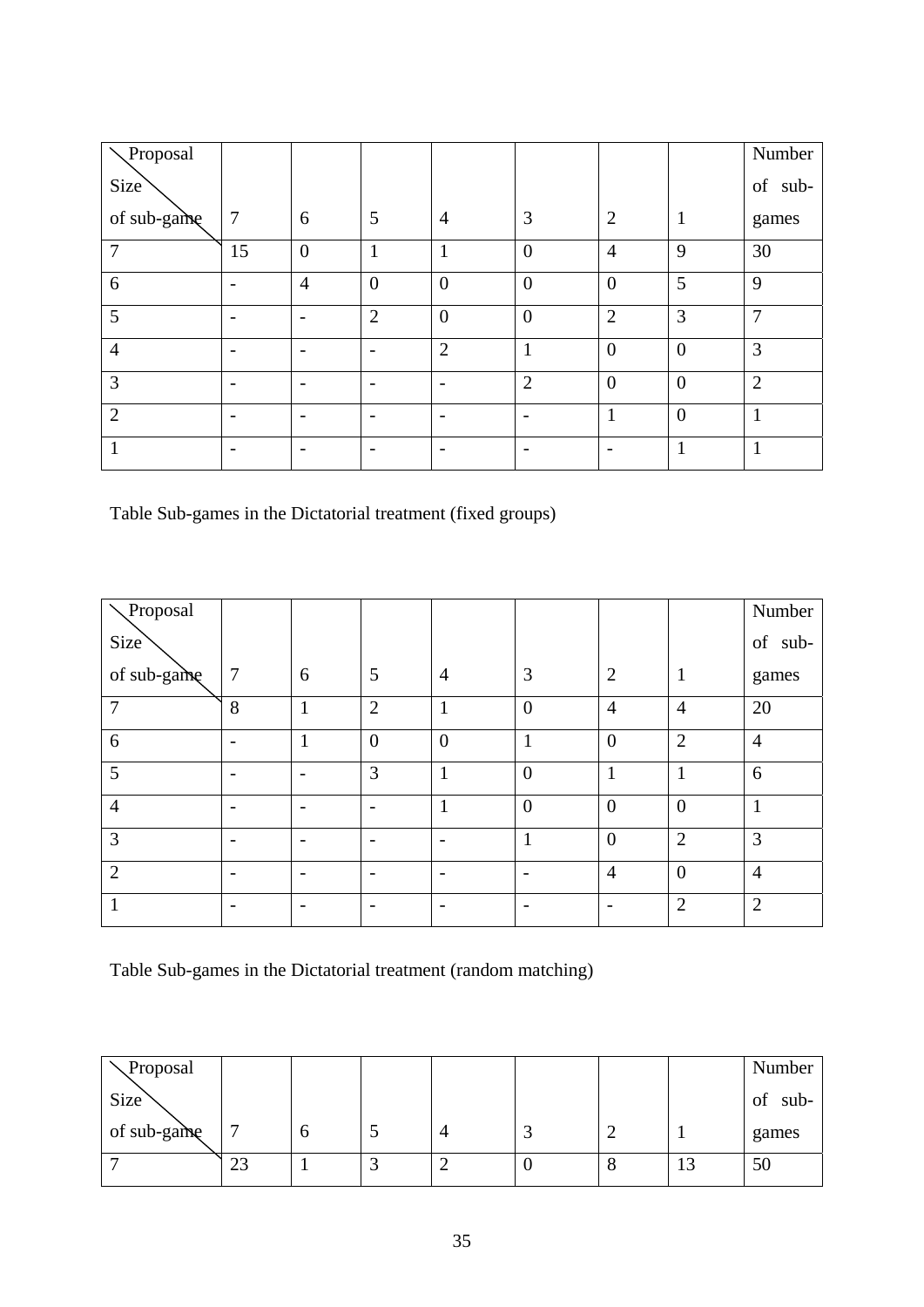|                          | ν. |   |   | 冖 | $\cdot$ 2<br>∟ |
|--------------------------|----|---|---|---|----------------|
| -                        |    |   | ⌒ |   | 13             |
|                          |    | ◠ |   |   |                |
| -                        |    |   |   |   |                |
| $\overline{\phantom{0}}$ |    |   |   |   |                |
| $\overline{\phantom{0}}$ |    |   |   |   |                |

Table Sub-games in the Dictatorial treatment

| Proposal         |                |        |        |       |       |                |              |       |
|------------------|----------------|--------|--------|-------|-------|----------------|--------------|-------|
| Size <sup></sup> |                |        |        |       |       |                |              |       |
| of sub-game      | $\overline{7}$ | 6      | 5      | 4     | 3     | $\overline{2}$ | $\mathbf{1}$ | Total |
| $\overline{7}$   | 46%            | 2%     | 6%     | 4%    | 0%    | 16%            | 26%          | 100%  |
| 6                |                | 38,46% | 0%     | 0%    | 7,69% | 0%             | 53,85%       | 100%  |
| 5                |                |        | 38,46% | 7,69% | 0%    | 23,08%         | 30,77%       | 100%  |
| $\overline{4}$   |                |        |        | 75%   | 25%   | 0%             | 0%           | 100%  |
| 3                |                |        |        |       | 60%   | 0%             | 40%          | 100%  |
| $\overline{2}$   |                |        |        |       |       | 100%           | 0%           | 100%  |
| $\mathbf{1}$     |                |        |        |       |       |                | 100%         | 100%  |

Table Sub-games in the Dictatorial treatment (%)

| Number         | of  | of<br>Frequency   | of  <br>Frequency | of<br>Frequency   | of<br>Frequency |
|----------------|-----|-------------------|-------------------|-------------------|-----------------|
| players<br>in  | the | consistent<br>not | consistent        | consistent<br>not | consistent      |
| sub-game       |     | Proposals         | Proposals         | Proposals         | Proposals       |
|                |     | Random            | Random            | Data              | Data            |
| 7              |     | 71.43%            | 28.57%            | $6/15 = 40\%$     | $9/15 = 60\%$   |
| 6              |     | 66.67%            | 33.33%            | $0/2 = 0\%$       | $2/2 = 100\%$   |
| 5              |     | 60%               | 40%               | $1/6 = 17\%$      | $5/6 = 83\%$    |
| $\overline{4}$ | 50% |                   | 50%               | $1/2 = 50\%$      | $1/2 = 50\%$    |
| 3              |     | 33.33%            | 66.67%            | $0/2 = 0\%$       | $2/2 = 100\%$   |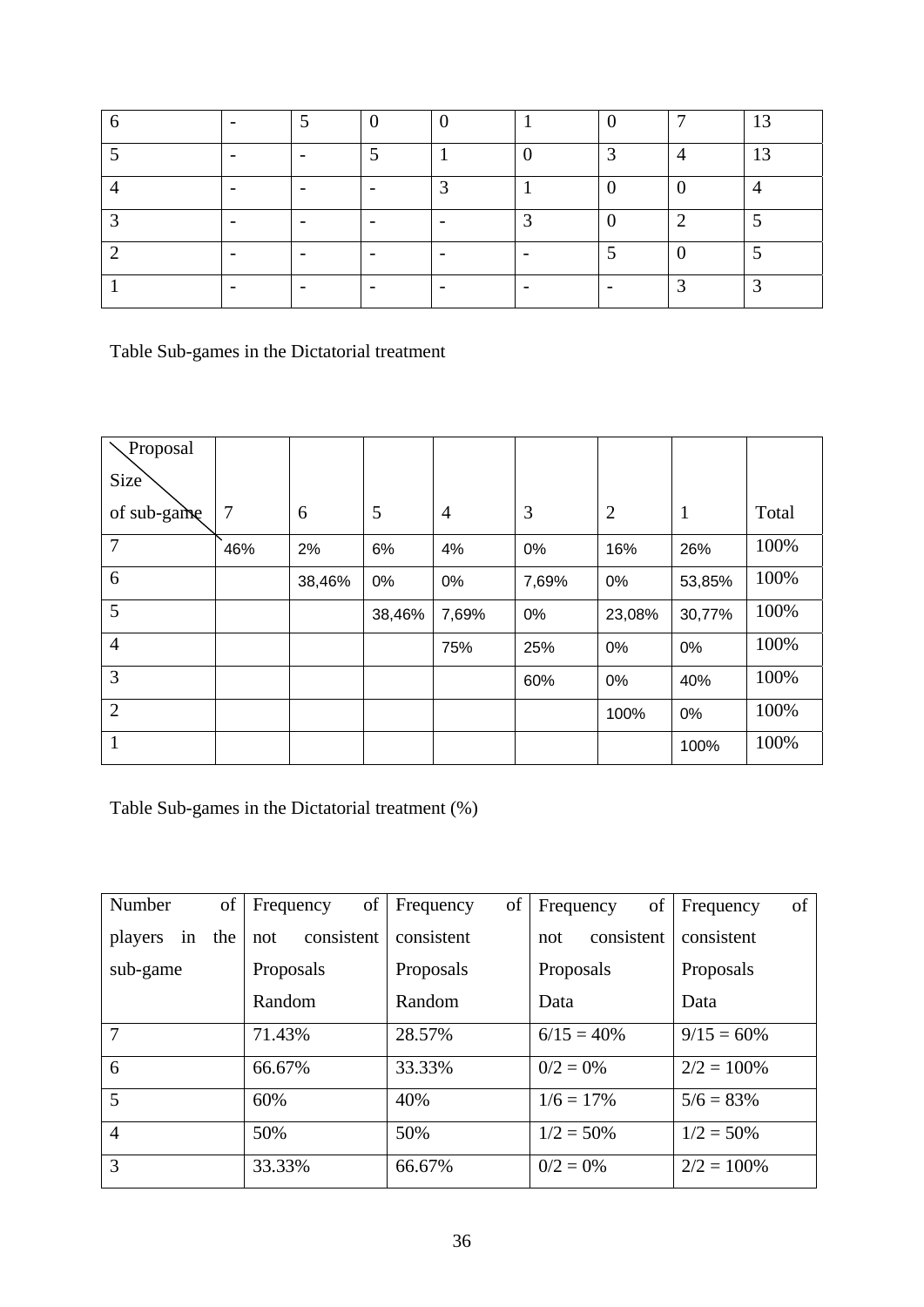Table 3: Group A fixed

| Number         | of  | of<br>Frequency   | of<br>Frequency | of<br>Frequency   | of<br>Frequency |
|----------------|-----|-------------------|-----------------|-------------------|-----------------|
| players<br>in  | the | consistent<br>not | consistent      | consistent<br>not | consistent      |
| sub-game       |     | Proposals         | Proposals       | Proposals         | Proposals       |
|                |     | Random            | Random          | Data              | Data            |
| 7              |     | 71.43%            | 28.57%          | $0/15 = 0\%$      | $15/15 = 100\%$ |
| 6              |     | 66.67%            | 33.33%          | $0/7 = 0\%$       | $7/7 = 100\%$   |
| 5              | 60% |                   | 40%             | $1/3 = 33\%$      | $2/3 = 67\%$    |
| $\overline{4}$ | 50% |                   |                 | $0/1 = 0\%$       | $1/1 = 100\%$   |
| 3              |     | 33.33%            | 66.67%          | $0/1 = 0\%$       | $1/1 = 100\%$   |

Table 3: Group B fixed

| Number         | of     | of<br>Frequency   | of<br>Frequency | of<br>Frequency   | of<br>Frequency |
|----------------|--------|-------------------|-----------------|-------------------|-----------------|
| players<br>in  | the    | consistent<br>not | consistent      | consistent<br>not | consistent      |
| sub-game       |        | Proposals         | Proposals       | Proposals         | Proposals       |
|                |        | Random            | Random          | Data              | Data            |
| $\overline{7}$ |        | 71.43%            | 28.57%          | $5/10 = 50\%$     | $5/10 = 50\%$   |
| 6              |        | 66.67%            | 33.33%          | $0/1 = 0\%$       | $1/1 = 100\%$   |
| 5              | 60%    |                   | 40%             | $0/5 = 0\%$       | $5/5 = 100\%$   |
| $\overline{4}$ |        | 50%               | 50%             | $0/1 = 0\%$       | $1/1 = 100\%$   |
| 3              | 33.33% |                   |                 | $0/1 = 0\%$       | $1/1 = 100\%$   |

Table 3: Group A, random matching

| Number            | of Frequency<br>of | Frequency  | of Frequency      | of<br>of Frequency |
|-------------------|--------------------|------------|-------------------|--------------------|
| in the<br>players | consistent<br>not  | consistent | consistent<br>not | consistent         |
| sub-game          | Proposals          | Proposals  | Proposals         | Proposals          |
|                   | Random             | Random     | Data              | Data               |
| 7                 | 71.43%             | 28.57%     | $3/10 = 30\%$     | $7/10 = 70\%$      |
| 6                 | 66.67%             | 33.33%     | $1/3 = 33\%$      | $2/3 = 67\%$       |